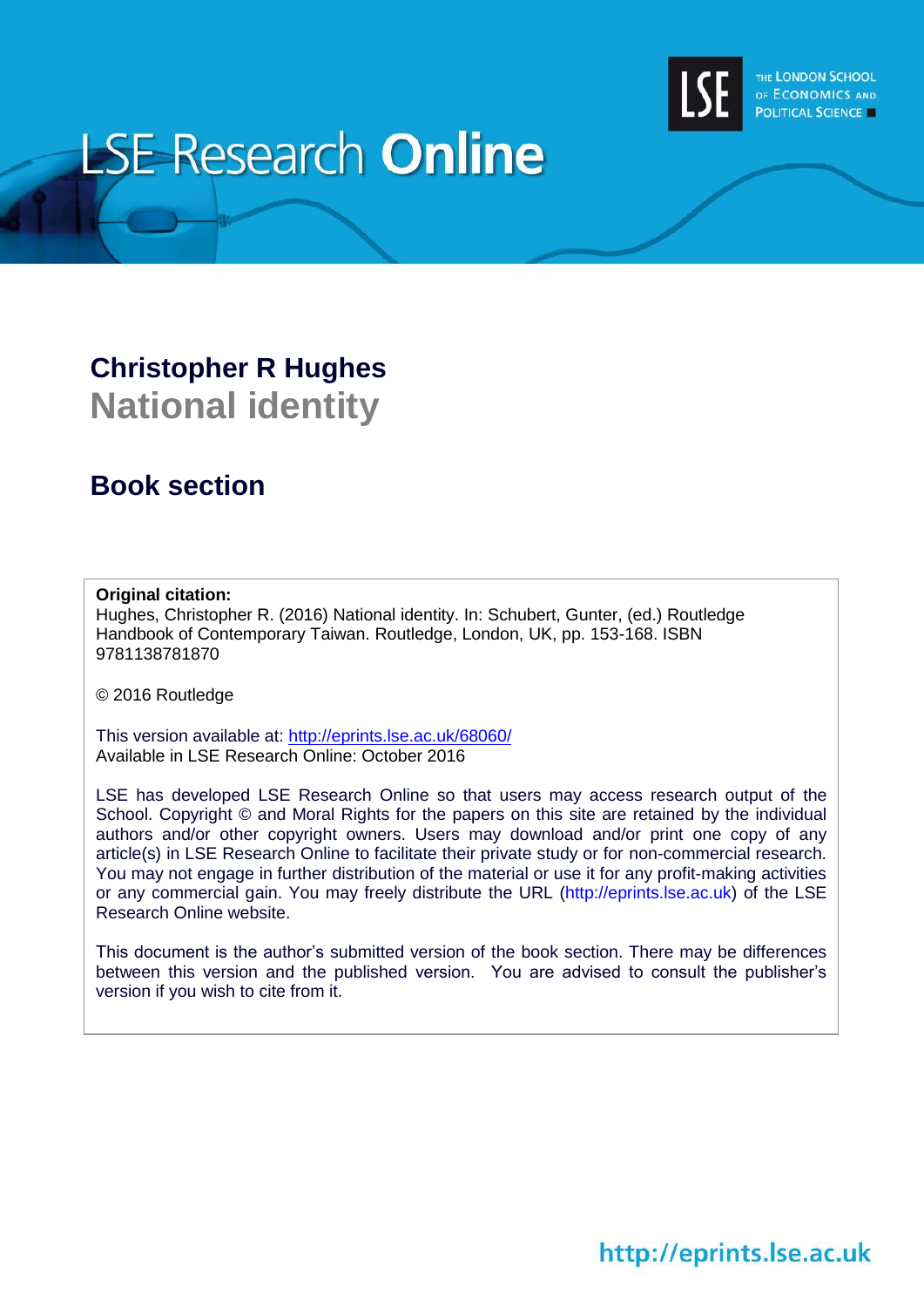## **The Politics of National Identity Since 1945**

#### *Christopher Hughes*

Taiwan presents one of the most fascinating and challenging cases for the study of identity in the social sciences. Politically, this is because it has the qualities of a sovereign state but its government works within the framework of a constitution that is supposed to cover the whole of China (Hughes 2000: 63-5). Culturally it arises from a tenuous historical relationship not only with China but also with Japan that makes it, above all, a "frontier" society (Harrison 2006: 2). Economically it is shaped by the island's integration into both global trade and production networks and the growing Chinese economy. In the field of international relations it is determined by island's pivotal geostrategic location and the tension between Chinese claims to sovereignty and US commitmenbts to the island's security. This chapter will explain how this situation has arisen and the dynamics of identity politics that it has created from the end of World War Two to the present day.

### **The China Myth**

In 1945, Taiwan had been a colony of Japan for 50 years, having been ceded by the Qing dynasty at the end of the Sino-Japanese War of 1894-5. During World War Two the Allies agreed to return the island to the Republic of China (ROC), allowing its armed forces to take its surrender from Japan on behalf of the Allies. Deeming the population unready for democracy, the ruling Kuomintang (KMT) effectively continued the system of colonial rule used by the Japanese, presided over by a military governor.

The pre-1945 population was only tenuously linked with China. The island had been made a prefecture of the Qing Empire in 1683 and only gained the status of a province in 1885 but administration never extended to the whole territory. Its elite even tried to avoid cession to Japan in 1895 by proclaiming a Taiwan Republic. Economically, the island developed an export-oriented economy in the nineteenth century, especially after it opened two Treaty Ports in 1860. Ethnically, aside from a small number of aboriginal peoples from the Pacific, the islanders were descendants of migrants from the Chinese mainland. However, those migrants had left when the idea of a Chinese nation-state had not yet supplanted the universalist ideology of the Qing Empire. Identification with China was thus conceived largely in terms of provincial and sub-provincial origins. The majority originated from the province of Fujian, opposite Taiwan, and spoke varieties of Hokkien. Yet they coexisted with a sizeable minority of trans-provincial Hakka, in a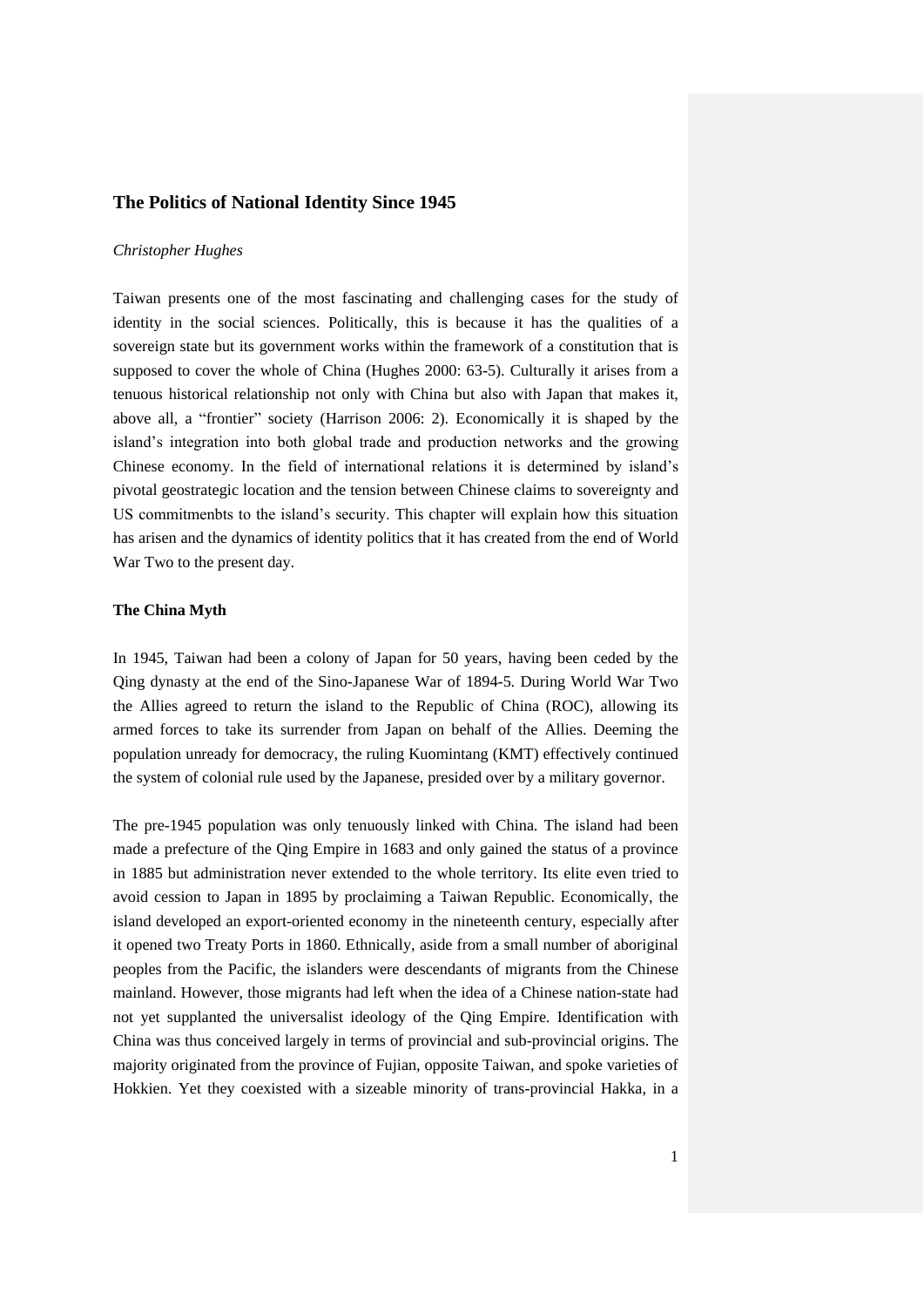relationship that was fraught with suspicion and animosity due to struggles over land (Lamley 1981). The Hakka and "aboriginal" communities have tended to remain suspicious of the Hokkien speaking majority down to the present day.

Although this fragmentation makes it problematic to talk about a homogeneous "Taiwanese" identity, the pre-1945 population shared the experience of 50 years of Japanese colonial rule. Government was harsh, but law and order was enforced and the island's economic and social infrastructure had been developed. Many members of the business community had even spent the war years in China, supplying the Japanese occupation forces. Over 200,000 Taiwanese had been conscripted into the Japanese armed forces and the best Taiwanese students had studied at Japanese universities. Despite these achievements, however, many among the population had a common feeling of being second class citizens. Community leaders had already begun to politicize Taiwanese identity, lobbying for a Taiwan Assembly and a presence in the Tokyo Diet.

The new arrivals from the Chinese mainland after 1945, however, had been shaped by KMT nation-building and the war against Japan. A cleavage of identity between these post-1945 "Mainlanders" and pre-1945 "Taiwanese" quickly developed and was deepened when the new arrivals treated the native population more like traitors than compatriots. Government corruption and maladministration and the spectacle of disorderly armed forces made for a stark contrast with the Japanese period. On 28 February 1947 the population finally rose up in defiance, only to be crushed by military reinforcements from the mainland. Known as the "228 Incident", this was followed by a purge of the Taiwanese and the stifling of all dissent under what came to be known as the "White Terror". This episode quickly became embedded in what was to become a new narrative of Taiwanese identity as the product of 400 years of a tragic history at the hands of foreign invaders that would become part of the challenge to the KMT's narrative of Chinese nationalism over the years to come (Su 1980 [1962]).

The cleavage between pre-1945 "native Taiwanese" (*bensheng ren*) and post-1945 "Mainlanders" (*waisheng ren*) was further deepened with the new influx of immigrants from the Chinese mainland when the KMT retreated from the Chinese mainland to Taiwan in 1949. Ye the state orthodoxy of Chinese nationalism was also strengthened, as Taipei became the new capital of the ROC. The Legislative Yuan (parliament) and National Assembly (upper house) were populated by representatives who could not be replaced until new elections could be held in their Chinese constituencies, now under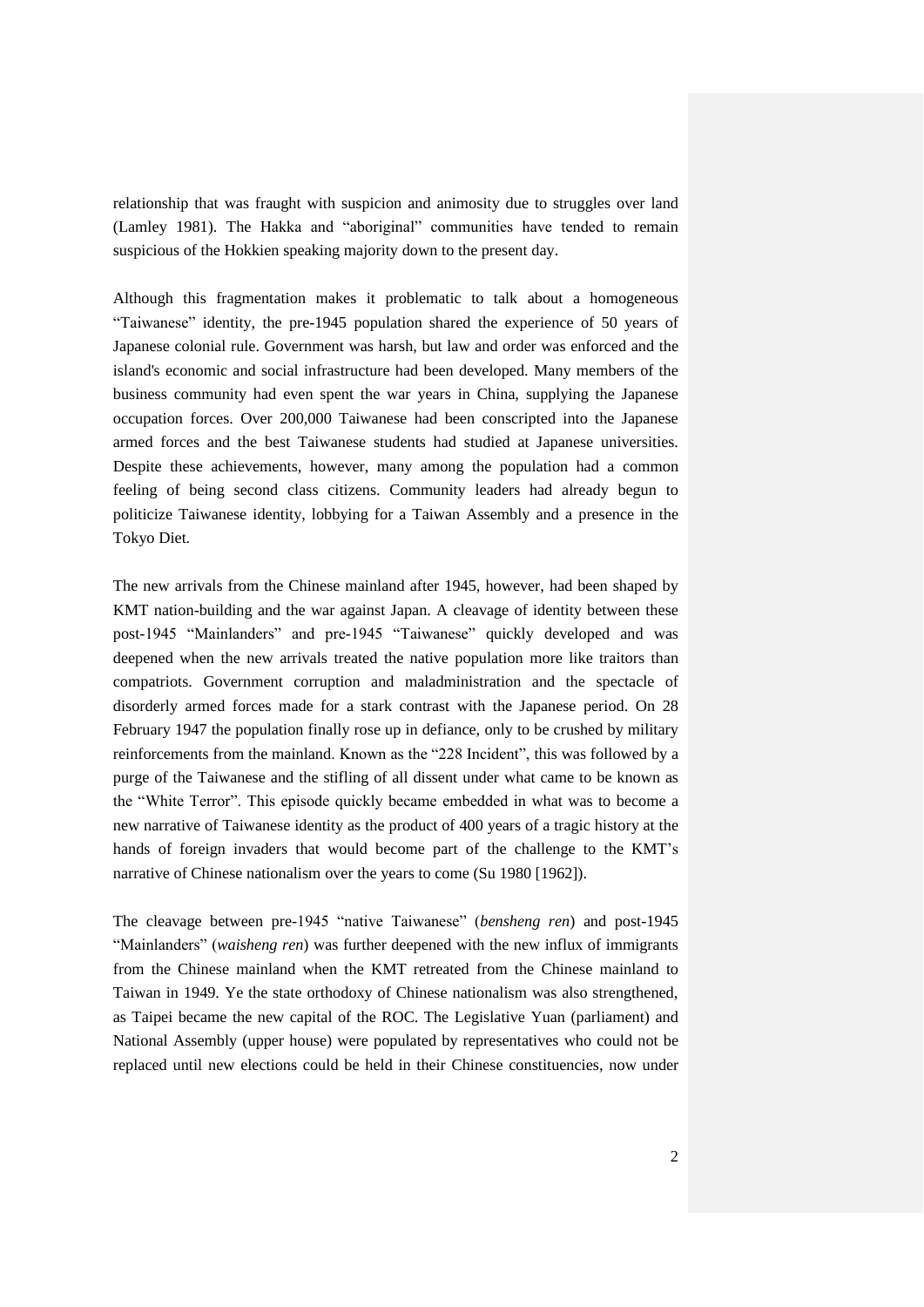the control of the People's Republic of China (PRC). The democratic provisions of the ROC Constitution were postponed and the KMT governed under martial law.

#### **Contesting the Chinese nation in Taiwan**

The legitimacy of the KMT dictatorship thus depended on propagating the myth that Taiwan was part of a divided China. Chinese identity was imposed through cultural measures such as the sinicization of time and space, with the calendar starting from 1912, the year of the establishment of the ROC and maps showing the national territory as the whole of the Chinese mainland. Streets and institutions were renamed after mainland locations, institutions and historical figures. Mandarin was made the "National Language", with Japanese forbidden and dialects such as Hokkien and Hakka confined to private life. Schoolchildren were indoctrinated with the thought of the National Father and KMT founder, Sun Yatsen. The study of history and geography focused on China, with little taught about Taiwan itself. The young were socialised through membership of a Chinese Youth Anti-Communist League and military conscription and the armed forces were used to police dissent on campus.

Measures were also taken to co-opt the rising Taiwanese elite into the political system. Because Taiwan was held to be a province of the ROC, a pseudo-democratic form of politics was introduced at the level of local government, while the members elected to central government chambers in the Chinese mainland were frozen in their seats until new elections could be held after national unification. The myth that Taiwan was the home of the legitimate government of China was given extra credibility by United States (US) recognition, a commitment that was consolidated after the island became a link in the containment of communism with the outbreak of the Korean War in 1950. The government in Taipei was thus able to occupy the China seat at the UN until 1971 and was recognised as the legitimate government of "Free China" by the US until 1979 (Hughes 1997: 21-45).

Although the KMT's policies were designed to suppress the cleavage of identity that had opened up during the first years of KMT rule in Taiwan, they proved to be counterproductive in the long term. In the first place this was because Taiwanese felt that they had been relegated to second-class citizens again. Moreover, gradual political reforms brought on as the ageing political elite from the Chinese mainland had to be replaced gave native individuals the space in which to develop political careers and become a political force in their own right. The most spectacular and politically significant illustration of this is the career of the Taiwan-born and Japan-educated Lee Teng-hui,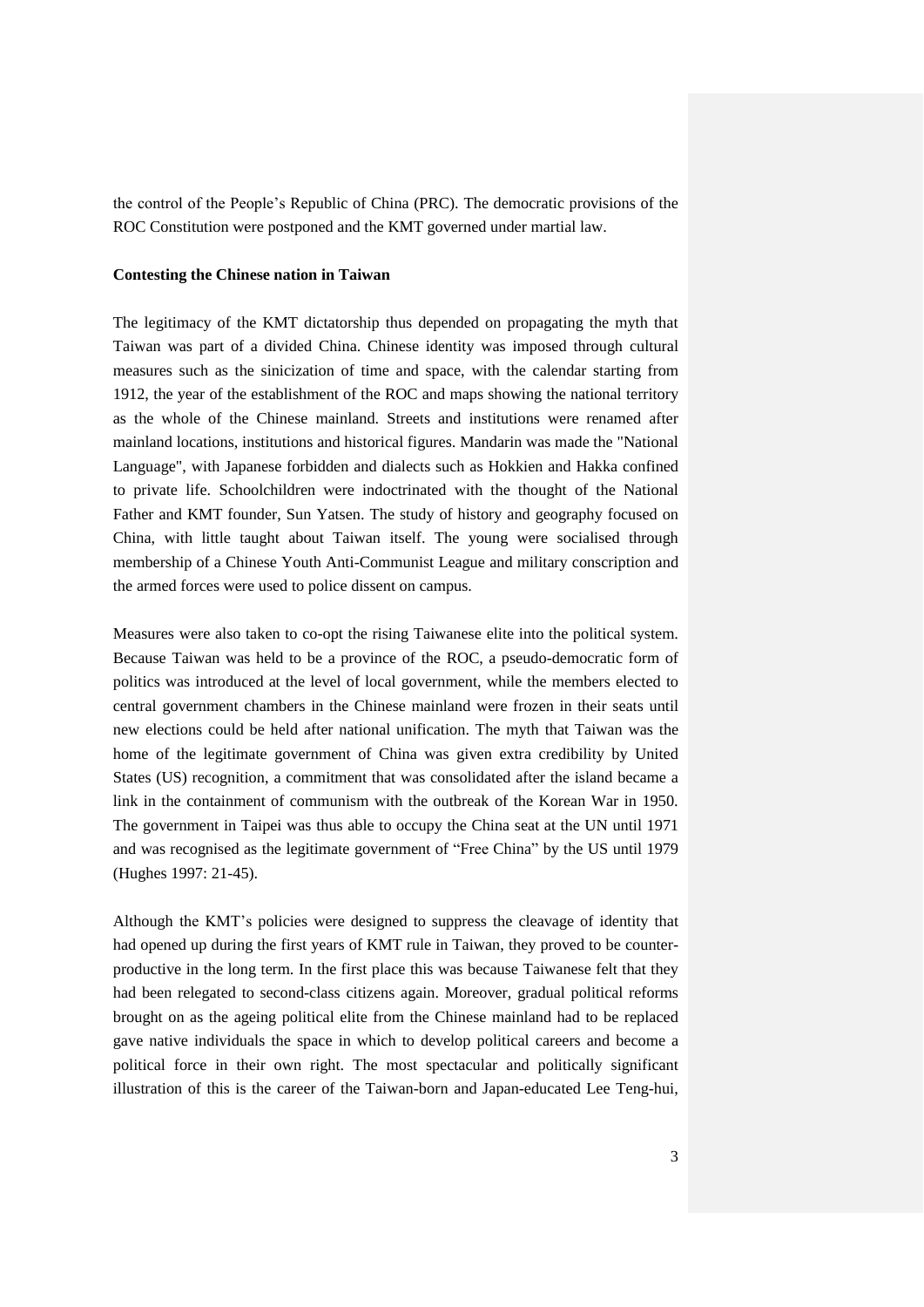who rose steadily through the ranks of government and party from a position as agronomist in the US—ROC Joint Commission on Rural Reconstruction in 1957 until he finally became the President of the ROC in 1988.

This process of nativisation was equally important for providing space in which politicians could create a "Dangwai" ("Outside the Party") (movement. The Chungli Incident of November 1977 is seen by many as the first open challenge to the KMT's monopoly on power, when the *Dangwai* politician, Hsu Hsin-liang, won an election for the position of Taoyuan County Magistrate. It was only after rioting broke out that the government was forced to recognise the result.

The *Dangwai* movement became increasingly important for the formation of identity politics when Washington switched diplomatic recognition from the ROC to the PRC on 1 January 1979, dealing a lethal blow to the KMT's China myth and causing it to postpone all elections. The consequent linkage of domestic political change with identity politics was further strengthened when the authorities used force to prevent a demonstration organised by the *Dangwai* on Human Rights Day on 10 December, 1979, at the southern city of Kaohsiung. The trial and imprisonment of the activists involved in this "Kaohsiung Incident" (also known as the "Formosa Incident", merely kept the *Dangwai* activists in the public spotlight, encouraging them to finally defy the law and establish the Democratic Progressive Party (DPP) on 28 September, 1986.

When martial law was lifted the following year, identity politics was destined to be a major issue in the development of multi-party, electoral politics. The DPP entered this new era armed with a substantial critique of the KMT thanks to the efforts of artists, writers and political dissidents over the preceding decades. As far back as the 1950s, writers had begun to revive interest in a social realist genre of "native literature" (*xiang tu wenxue*) from the 1930s. Although this was largely aimed at resisting cultural fashions from the West, it also fed into a broader awareness of the value of writing about Taiwan itself (Hsiau 2000: 79-116).

During the 1960s a more direct critique of the identity politics underpinning KMT rule had also begun to be articulated by a small group of academics. Most articulate was National Taiwan University Professor of Law, Peng Ming-min, who argued that the principle of defining nationality according to Chinese ethnicity should be replaced by the idea of citizenship based on subjective loyalty to Taiwan. He called this a "community of shared destiny" (*mingyun gongtong ti*), explicitly drawing on the work of the nineteenth century French political philosopher, Ernst Renan. Such an argument **Comment [g1]:** You may either use "Dangwai" or "Tangwai" to be consistent with Pinying or Wade-Giles transcription. In the English-language literature, "Tangwai" has become an established term as well.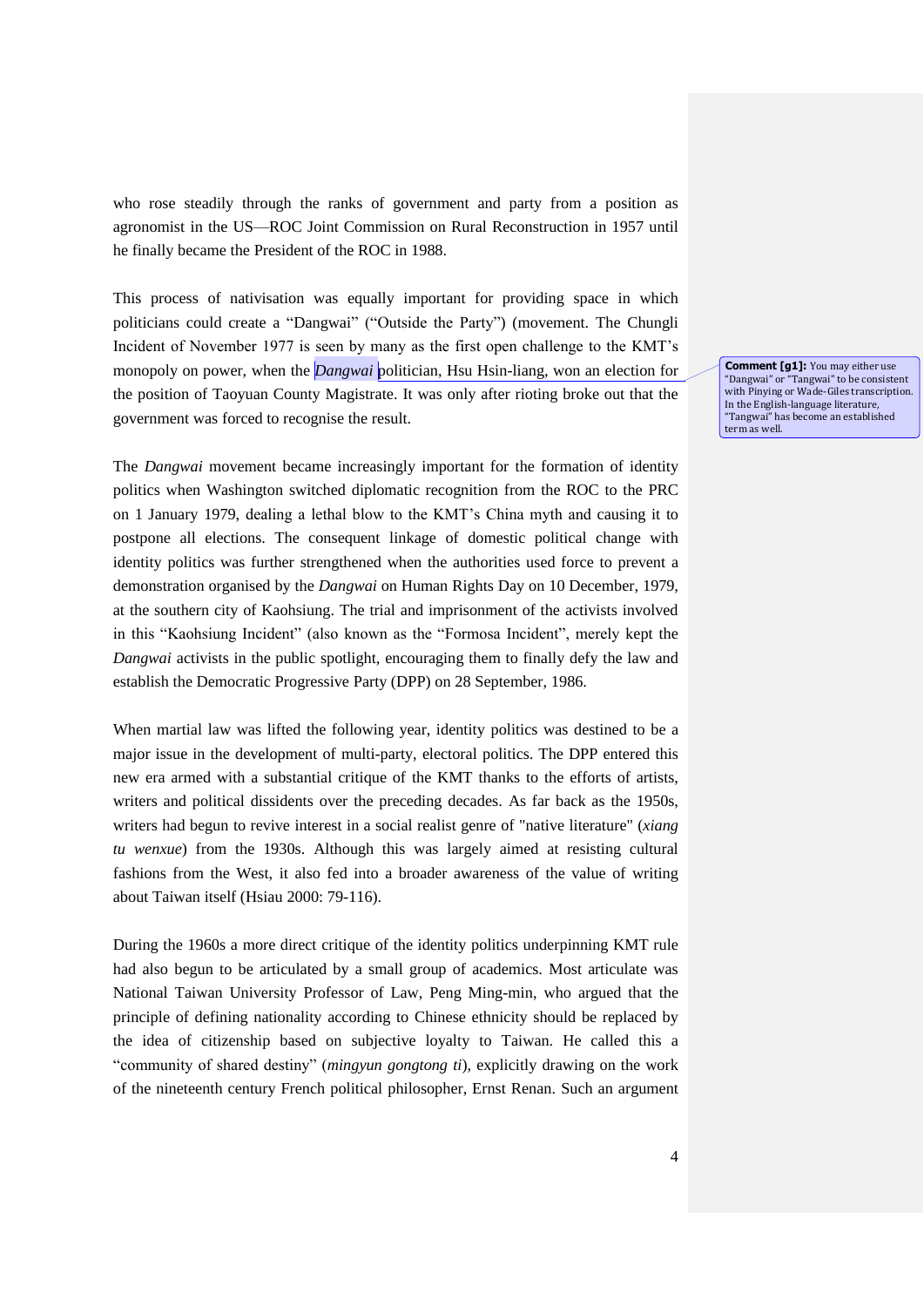also required a deconstruction of the KMT's historical orthodoxy, by pointing out that the early settlers had come to Taiwan to escape from the despotic regime of the Qing Empire and that the island had only been ruled by a state that simultaneously exercised sovereignty over the Chinese mainland for the four years of  $1945-49$ .<sup>1</sup> There was thus no more reason for the residents of Taiwan to live in one Chinese state than there was for Americans, Australians, British and New Zealanders to live in one Anglo-Saxon state (Peng 1972).

Often operating in exile, such activists influenced a growing population of overseas students. The absurdity of the ROC's claim to represent the whole of China became painfully apparent for this audience after US Secretary of State, Henry Kissinger, visited Beijing in 1971, heralding PRC-US rapprochement and forcing the withdrawal of the ROC from the UN. Inside Taiwan, the fragility of the KMT's nationalism was also revealed when the Senkaku Islands in the East China Sea, claimed by the KMT to be ROC territory under the name "Diaoyutai", were transferred from US administration to Japan.

In the wake of the Kaohsiung Incident, more embryonic civil society groups began to join the criticism of the KMT, with student groups objecting to issues such as the presence of the military on campus and teachers demanding the promotion of a greater sense of Taiwanese history and culture in the classroom. When the DPP began to win control of local governments in the late 1980s, it could begin to address these issues. Ilan County started in September 1989 by ceasing the practice of schools holding daily flag-raising ceremonies and scrapping the rule that only portraits of Sun Yatsen could be hung in classrooms. Other DPP-controlled local authorities soon followed with measures such as supplementing the teaching of Mandarin with instruction in local dialects.

At the same time, national identity was explored in popular culture. A particularly significant breakthrough was the 1989 film *City of Sadness* (*Beiqing chengshi*), directed by rising star Hou Hsiao-hsien, already known for bringing the *xiang tu* genre to cinema. For the first time audiences could view a story in which the main protagonists, a Taiwanese family, experienced the corruption and violence of the early years of KMT rule. Hou brilliantly emphasised the complexity of identity politics at the time by rendering the dialogue in not just Mandarin, but also Shanghainese, Hokkien, Hakka

l

 $<sup>1</sup>$  Peng claimed that the Qing only exercised a very tenuous kind of sovereignty over Taiwan by pointing</sup> out that migrants had gone there to escape the regime, that it had been the haunt of pirates and opium fiends who the Qing had been glad to be rid of, that it had allowed the heads of aboriginal tribes to sign a treaty with the United States in 1869 and that it had willingly ceded the island to Japan (Peng 1972: 239).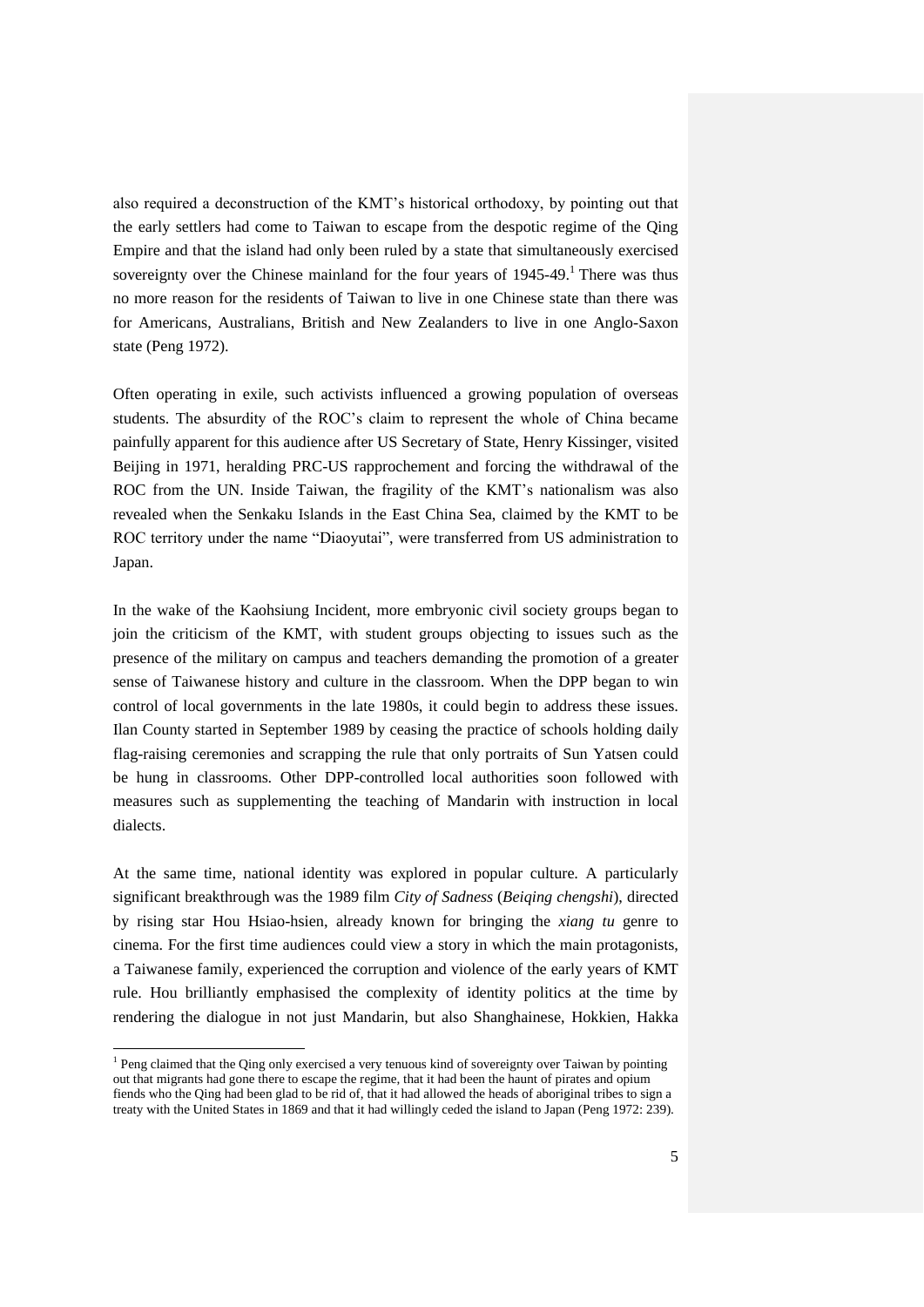and even Japanese. Over the decades that followed, Taiwan's film directors would pioneer the exploration of the island's complex layers of identities for the domestic audience, winning prizes and applause from around the world.

### **The nativization of the KMT**

The emergence of an inclusive and pluralistic conception of national identity was only partly due to the formulation of a kind of civic nationalism by intellectuals like Peng Ming-min and activists like the *Dangwai*. Equally important was the nativisation of the KMT itself, accelerated by Chiang Ching-kuo when he assumed leadership of the KMT and the presidency of the ROC in 1978, there years after the death of his father, Chiang Kai-shek. On his own death in January 1988, the process of nativisation culminated with the nomination of the Taiwan-born and Japan-educated Lee Teng-hui as his successor.

With a Taiwanese leader presiding over a booming economy, the KMT was in a strong position to continue the reformulation of identity politics as it faced the prospect of fighting the first multi-party elections for national representative chambers in the early 1990s. Although this meant that it would no longer depend on the constitutional claim to be the government of the whole of China for its legitimacy to rule, however, Lee Teng-hui could not move too far away from the China myth for two reasons: the continuing domination of the highest ranks of the KMT and the armed forces by Mainlanders loyal to the Chinese nationalist mission; and, increasingly, the need to develop a stable relationship with a PRC that was growing in strategic and economic importance for both Taiwan and its security guarantor, the US.

An ingenious way through this identity politics was found by manipulating the Constitution through a number of "Additional Articles", promulgated between May 1991 and May 1992. These allowed elections to be held for the Legislative Yuan, National Assembly and President, while leaving the main body of the Constitution (still for the whole of China) untouched. By stipulating that these were only temporary measures pending unification, the myth that Taiwan was part of China could be preserved while democratization proceded apace. At the same time, a workable relationship with the PRC was developed by passing the *Guidelines on National Unification*, in March 1991, which maintained that the long-term goal was still unification but that this would have to be postponed until the CCP had introduced freedom of speech, democracy and the rule of law in the mainland. A new institution,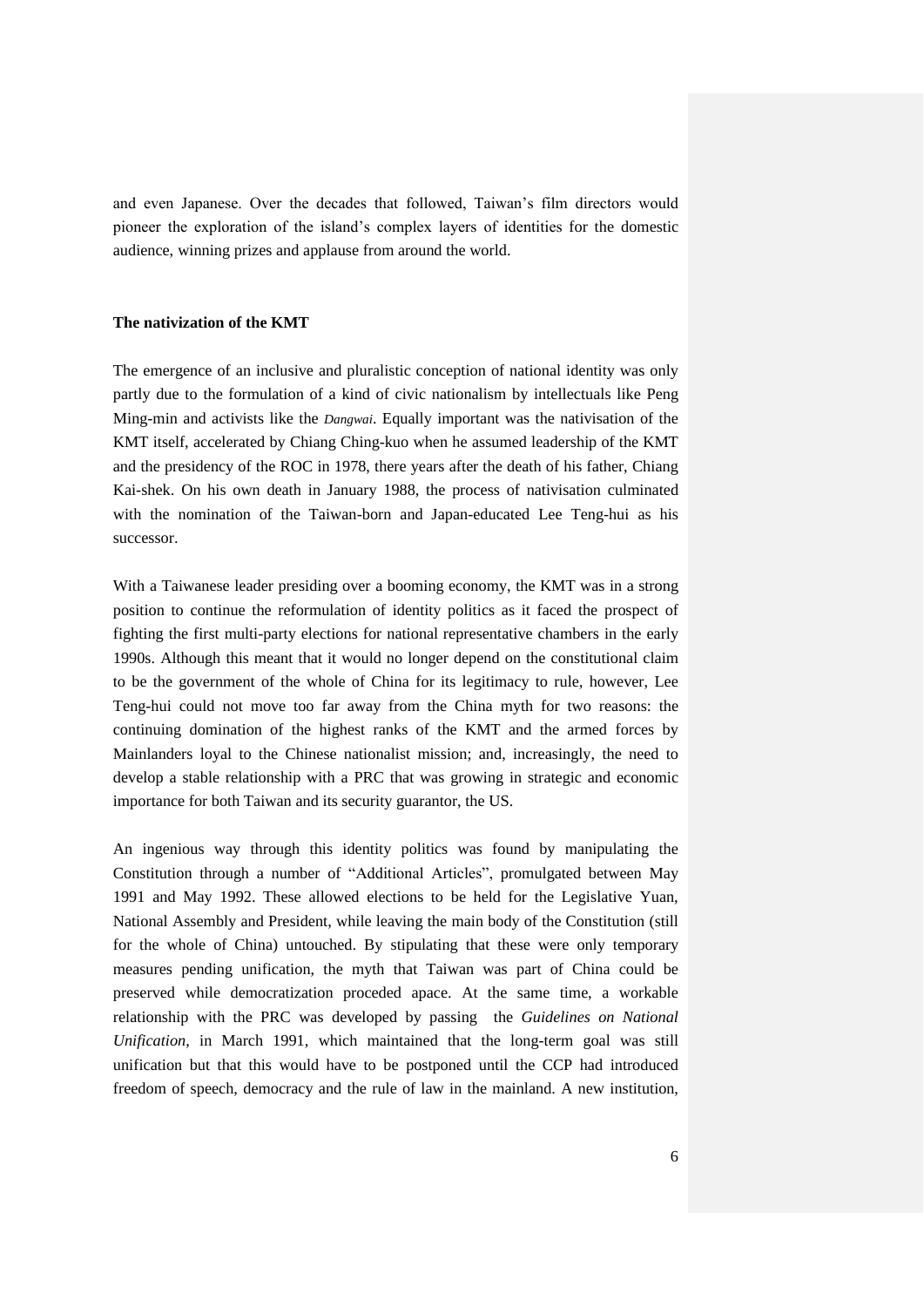the National Unification Council, was created to monitor the process.

Procedures and institutions were also established to reassure PRC leaders that progress towards unification was possible and to present a responsible stance towards Washington. Negotiations thus began with the PRC that were held to be "unofficial", conducted by personnel with no formal political status. In 1991, two "non-official" organisations, the Straits Exchange Foundation (SEF) and the Association for Relations Across the Taiwan Strait (ARATS) were commissioned by the ROC and the PRC to respectively, to take these negotiations forward. Meeting in Hong Kong in 1992, the representatives were able to agree on practical arrangements to manage the increasing volume of cross-Strait transactions while putting aside any discussion of the question of Taiwan's status and the meaning of "One China". At the time, this was seen as a useful fudge that prevented disagreements over Taiwan's status blocking attempts to find practical solutions. Several years later it was elevated to a high symbolic rhetoric by members of the KMT who christened it the "92 Consensus" and saw it as the key for maintaining a stable relationship with the PRC.

Finally, Lee began to more actively promote Taiwan's foreign relations without challenging the one-China principle under the rubric of "pragmatic diplomacy", which did not require formal diplomatic recognition by third-party states. Some commentators claim that this goes back to when Chiang Ching-kuo was Premier in 1973 and outlined a strategy of "total diplomacy" (Fu 1992: 79). In the 1980s the pressure grew to find ways around the self-defeating principle of requiring other states to accept the ROC as sole legitimate government of China by allowing the island to take part in events such as the Olympic games under the name "Chinese Taipei" alongside teams from China and to join organizations such as the Asian Development Bank under the name "Taipei, China". As an increasing number of states switched recognition from the ROC to the PRC, Taiwan's remarkable economic development gave Lee the means to develop this strategy in ways that could maintain substantial ties short of diplomatic recognition.

#### **National Identity in Electoral Politics**

The efficacy of Lee Teng-hui's strategy was proven with a landslide victory in the 1991 National Assembly election, the first contest for a national representative chamber to be held in Taiwan. Defeat for the DPP also forced the opposition to tone down its emphasis on Taiwanese independence in future elections. It performed significantly better when elctions were held for Legislative Yuan in 1992, by focusing on issues of corruption, social welfare and the environment.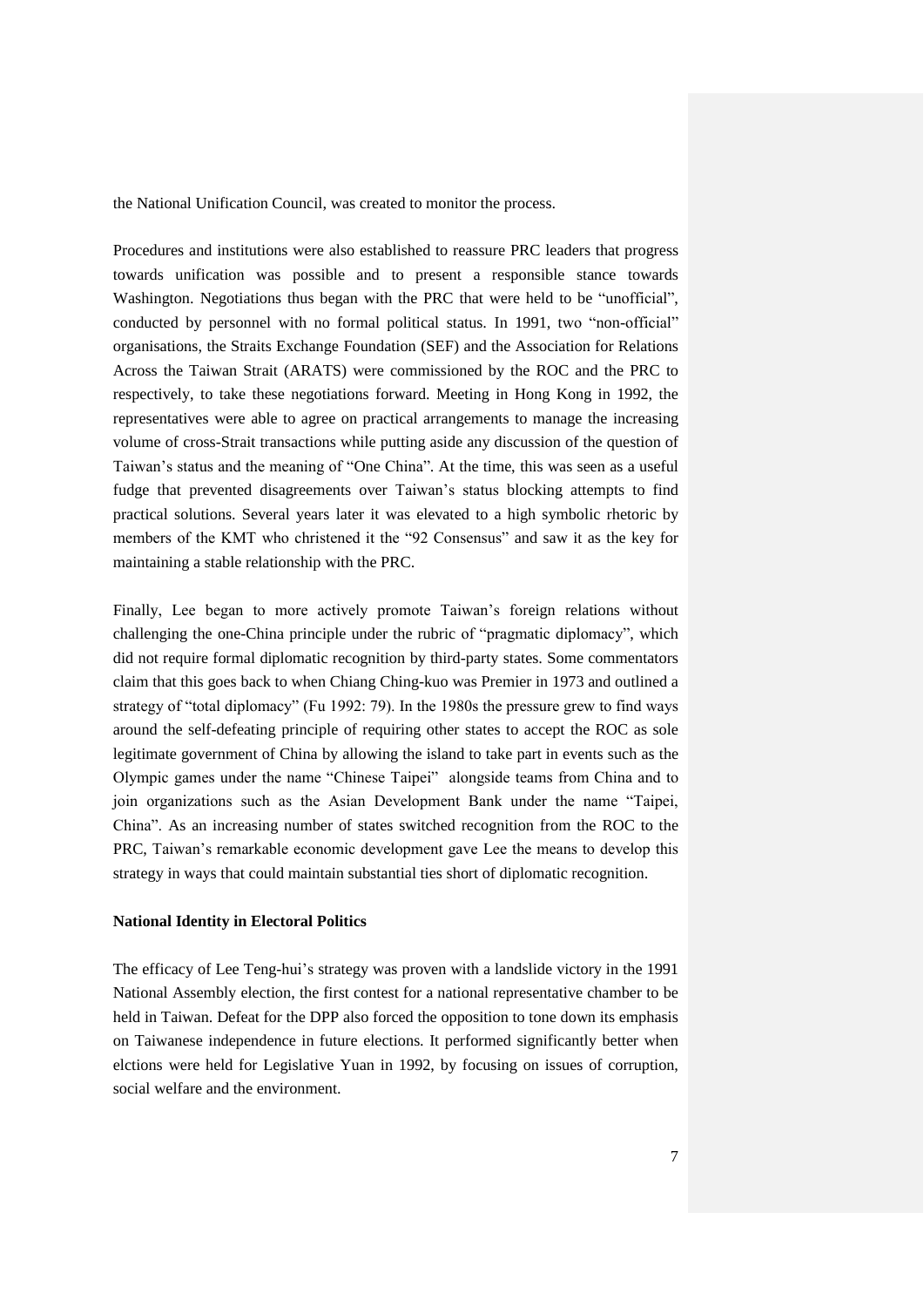Democratisation thus shaped the broad contours of a pragmatic "status quo" that circumvented the minefield of identity politics in the early 1990s. It proved increasingly difficult to uphold this status quo, however. Disputes over identity politics inside the KMT had to be accommodated under growingdomestic pressures generated by the social change that accompanied democratisation. Such dynamics also had to be managed in the context of growing pressure from an increasingly uneasy and more powerful PRC.

This pincer movement had already become clear when the first presidential election was held in March 1996. It was impossible to ignore the growing demands of pressure groups that linked broader issues of human rights and social welfare to identity politics, many of which found support inside the nativised elements of the KMT. This was magnified by the increasing freedom of expression and diversity of media ownership, along with the ability to stage public demonstrations. A well-travelled population was also deeply frustrated at being treated as stateless persons when they went abroad.

At the same time, any positive perceptions of the PRC that had arisen from the liberalisation of cross-Strait relations had been dented by the spectacle of the 1989 Tiananmen Massacre. They were more severely damaged when news broke of the kidnap and slaughter of a group of 24 Taiwanese tourists at the Qiandao Lake beauty spot in the PRC's Zhejiang Province in March 1994, which Taiwan's National Security Agency blamed on renegade members of the PLA. It is at this point that the opinion polls began to show a decline in the number of people identifying themselves as "Chinese" and wanting unification. There was a corresponding rise in the numbers of those identifying themselves as "both Chinese and Taiwanese" or just "Taiwanese" and wanting to maintain the status quo indefinitely, or move towards *de jure* independence.

It is in this context that a wave of protests broke out, including a movement for and education system that would reflect the pluralism of society, allow more teaching about Taiwan itself and instil a sense of Taiwanese consciousness in the young (Bi 1996: 268-9). Calls to balance advances in cross-Strait relations by strengthening the loyalty of the population to Taiwan even began to receive parliamentary support from elements of the KMT. In 1993 Lee had begun to respond to such pressures, throwing his support behind a campaign for UN membership. He also more openly emphasised the fact that Taiwan had been ruled separately from China since 1949.

With his position in the KMT not secure enough to move too far away from the

**Comment [g2]:** Please give a source.

**Comment [g3]:** Please give a source.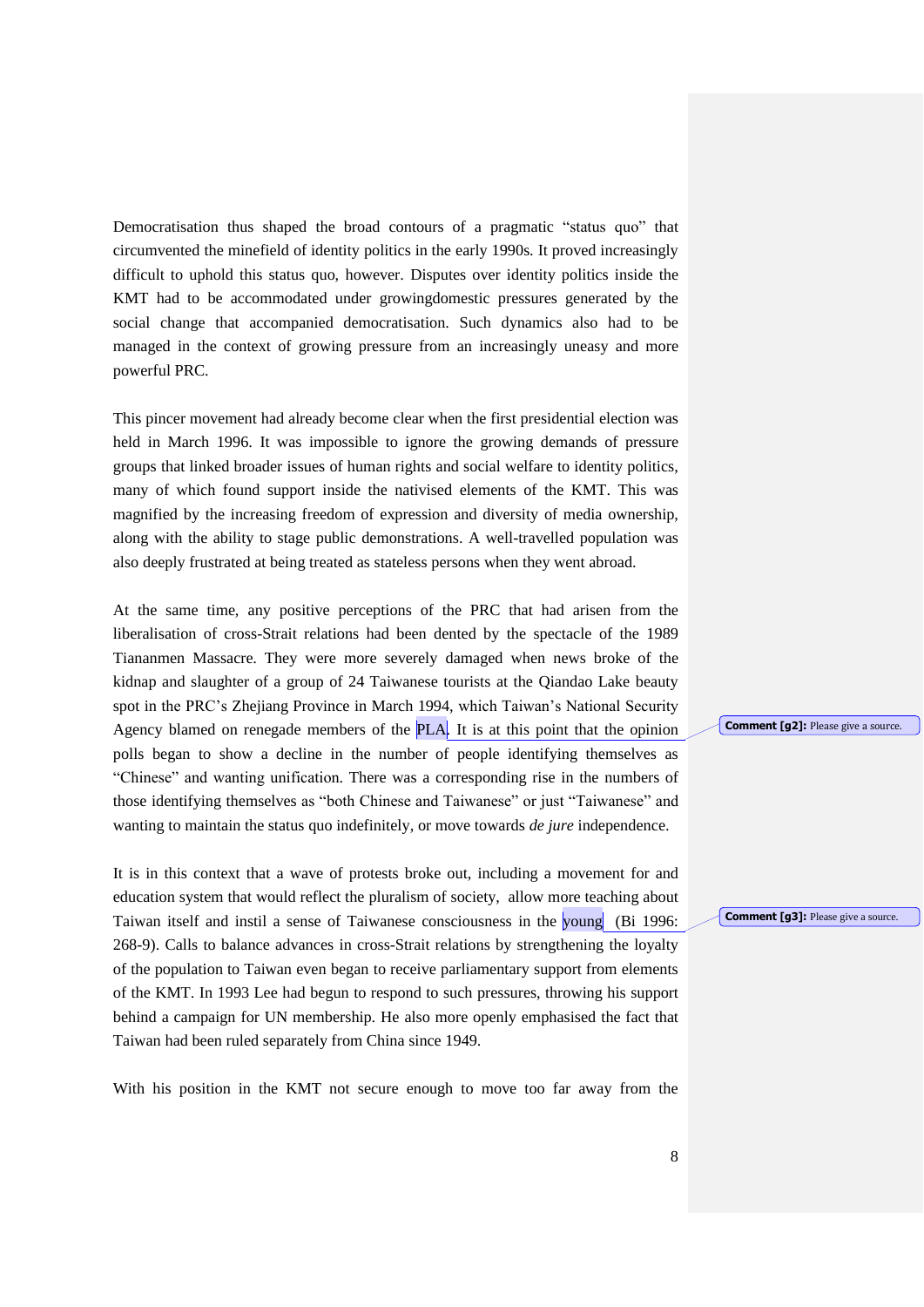orthodoxies of Chinese nationalism, however, Lee resorted to promoting an identity for Taiwan that could still be presented as ethnically but not politically "Chinese", by deconstructing the idea of China itself,. His government thus began to describe "China" as an entity with multifaceted geographical, political, historical, and cultural meanings (MAC 1993: 4). He also deployed the post-Cold War discourse on globalization, presenting Taiwan as a member of a "global village" established on respect for democracy and human rights, replacing the use of military force with negotiation, promoting a mixed market economy and strengthening collective security. Taiwan thus became an island striving to raise its international status by joining international economic organisations, becoming a hub for air transportation and establishing itself as a major Asian financial centre.

Lee's master stroke was to effectively appropriate the civic conception of national identity that was central to DPP thinking. He thus began to describe Taiwan as a "*Gemeinschhaft*" (*shengming gongtong ti*), which in Chinese is very close to the terminology of the "community of shared destiny" (*mingyun gongtong ti*) coined by Peng Ming-min and used by the *Dangwai* and DPP. The concept of Taiwan as a "political entity" (*zhengzhi shiti*), could also be used as an alternative to "state" or "government", allowing sufficient creative ambiguity for all sides to live with (*ROC Yearbook 1994*: 147). He even went so far as to advocate a new sino-centrism with Taiwan as the focus when he coined the slogan "manage great Taiwan, establish a new Central Plains" (*jingying da Taiwan, jianli xin zhongyuan*) in a speech delivered in January 1995, alluding to the mythology that Chinese culture emerged from central China several millennia in the past.<sup>2</sup>

Despite these attempts to find flexibility in the concepts of nation and state and to articulate a civic, inclusive conception of national identity, however, pressure for a more assertive foreign policy in the run-up to the presidential election finally resulted in Lee taking a steps that were deemed unacceptable by the PRC. This began in June 1994, when Lee gave in interview to the Japanese writer of historical novels, Ryotaro Shiba, in which he described the KMT as a "foreign regime" (*wai lai zhengquan*), causing PRC commentators to accuse him of lacking the "sentiments of a Chinese person". The tension escalated to a much higher level in June 1995, when Taiwanese diplomats were successful in winning overwhelming support in the US Congress for granting Lee a visa to visit his alma mater, Cornell University. When the PRC responded with a propaganda barrage against Lee, it only opened up divisions inside Taiwan, leading rival demonstrators to proclaim "I am Chinese" and "I am Taiwanese. The mobilisation of

 $\overline{a}$ 

<sup>2</sup> United Daily News (*Lianhe Bao*), 15 January 1995.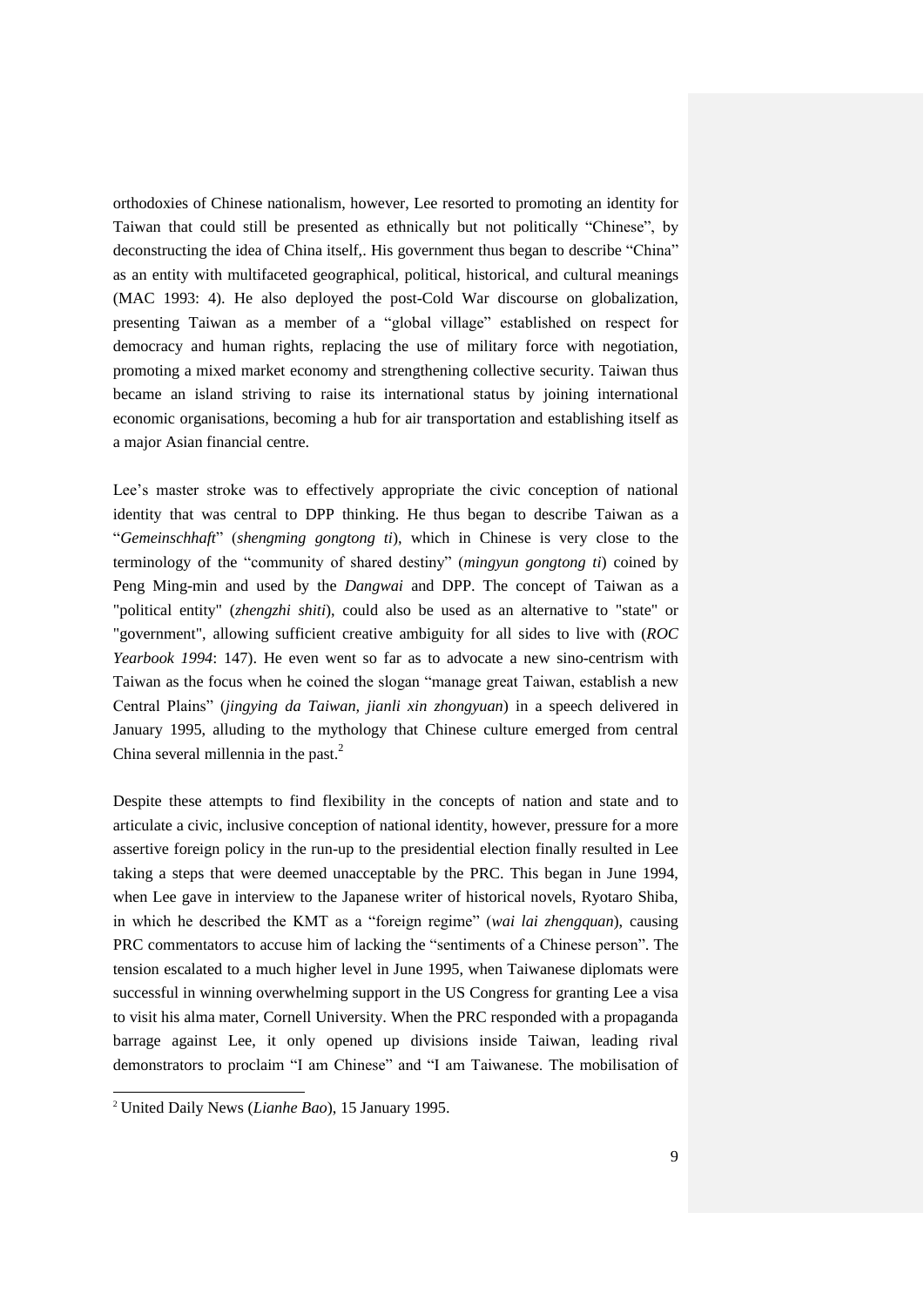the PRC military in the run-up to the presidential election, including a series of missile tests off the coast of Taiwan, only encouraged more defiance. On polling day, voters swung behind a leader whose roots were in Taiwan, who recognised that "sovereignty is in the people" and who was prepared to push for raising the island's international profile. Lee won a landslide victory with 54 percent of the vote.

#### **Nativization or de-sinicisation?**

After the presidential election, the KMT and the DPP both needed to recalibrate their atttitudes towards maintaining the status quo on national identity. For Lee Teng-hui it was important to reassure the US that Taiwan would not drag the US into a war with China. This meant restarting the unofficial negotiations with the PRC. That this could be leading Taiwan into a tight corner, however, became evident when President Clinton made a breakthrough visit to the PRC and announced for the first time that the US was opposed to independence for Taiwan and even to its membership of international organisations requiring statehood.

As expectations grew for Taiwan to begin discussion of political issues with the PRC, Lee responded by giving an interview to the German radio station, *Deutsche Welle*, on 9 July, 1999. He explained that the constitutional amendments of the early 1990s had designated cross-Strait relations as a "state-to-state relationship" or at least as a "special state-to-state relationship", rather than an internal relationship between a legitimate government and a renegade group, or between a central government and a local government. Lee's critics in Taiwan and the PRC pounced on what they demonised as his "Two States Theory" (*liang guo lun*).

Another issue of growing concern for Chinese nationalistswas Lee's initiative to start changing the school curriculum and teaching materials to include more learning about Taiwan. This actually adopted the pragmatic method of teaching that identity consists of concentric layers, moving out from the local community of Taiwan, through the national community (*guojia*) of China and into the pluralistic "world village" (Ministry of Education 1993: 159). This downgrading of the status of China in the new curriculum enraged a group of historians inside Taiwan, who condemned the reforms as a campaign of "de-sinicisation". This accusation was quickly echoed in the PRC (Hughes and Stone 1999; Corcuffe 2005).

Such complaints gained a certain amount of traction when "de-sinicisation" was said to be part of a policy to privilege the position of a new, Taiwanese political elite and legitimise the concentration of power in the hands of Lee Teng-hui. Evidence for this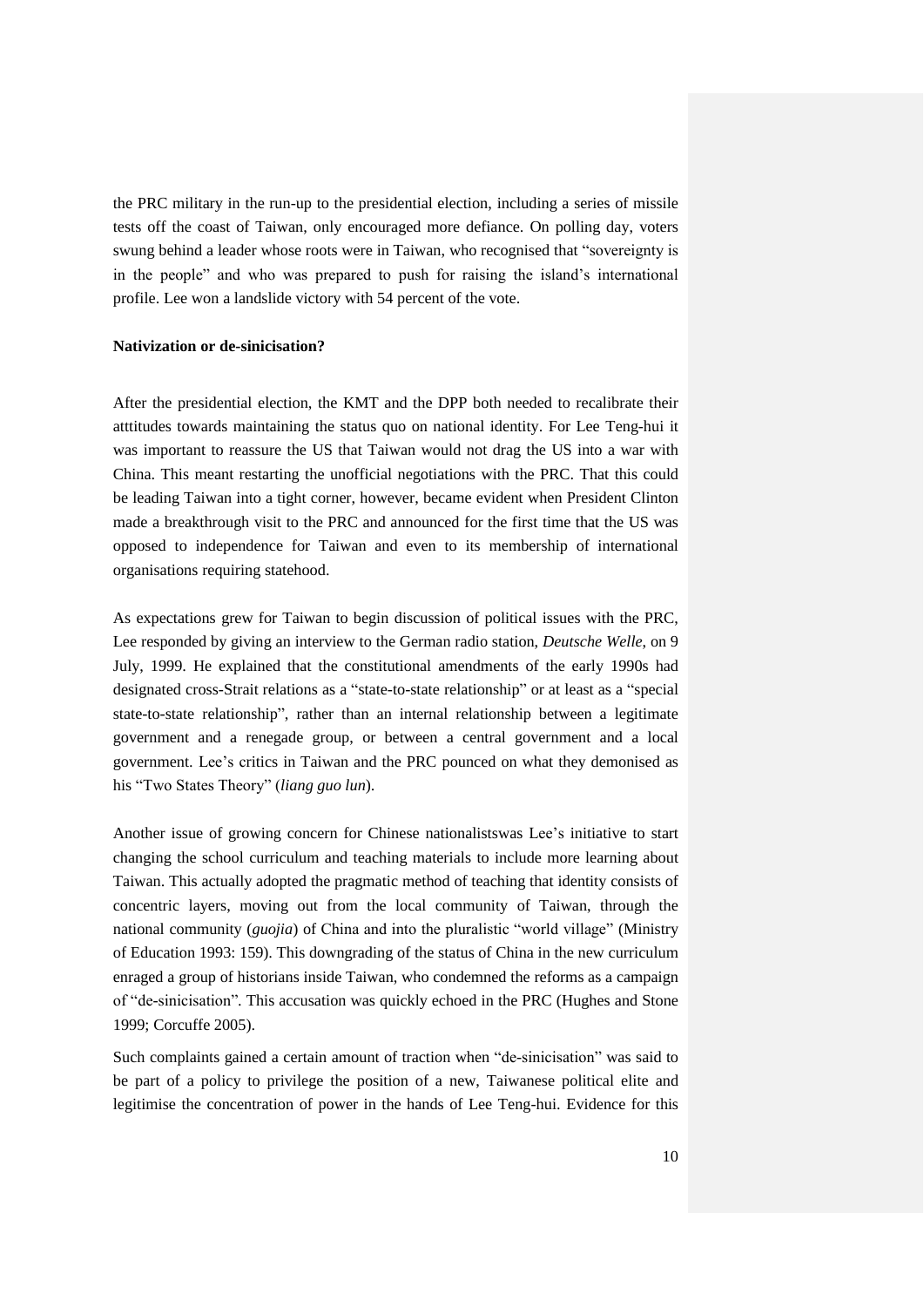was found in the way that the historical narrative of democratisation culminated with the popular election of Lee as President. The accusation appeared to be borne out by practice when a third round of *ad hoc* additions to the Constitution to move towards a presidential system. This was particularly sensitive because senior Mainland figures in the KMT had been squeezed out of high office since the departure of the former general, Hau Pei-tsun, from the premiership in 1993. The overall effect of these measures was to create a number of very high profile political losers who happened to be Mainlanders.

A significant body of senior members of the KMT thus split away to form the New Party, combining a platform of clean politics with opposition to what they saw as the drift towards Taiwanese independence. The abolition of the Taiwan Provincial Assembly in 1997 had a particularly decisive impact on the fortunes of the KMT because its head, James Soong, decided to run for the presidency in the 2000 election against Lee Teng-hui's preferred candidate, the unpopular Lien Chan. Even though Soong was a Mainlander and Lien was seen as Taiwanese, <sup>3</sup> he had cultivated considerable grass-roots support. The KMT vote was thus split and the former mayor of Taipei, the Taiwan-born Chen Shui-bian, won the highest office for the DPP with just 39 percent of the vote.

### **Identity politics under the DPP presidency**

l

Given the split in the KMT, it is hard to argue that the DPP victory in 2000 was due to a radical shift in identity politics. The DPP had in fact begun a process of accommodating the status quo following its defeat in the 1996 presidential election. At a major conference on China policy, the radical and pragmatic factions of the party came to agree on a compromise strategy summed up by the slogan "strong base, westward advance" (*qiang ben xi jin).* This meant that opening up cross-Strait economic transactions could be accepted so long as Taiwan's democratic institutions and identity were strengthened in ways that could mitigate risks to national security. This position was further developed in May 1999, when the party passed a "Resolution on Taiwan's Future" that neutralized the commitment to independence in the DPP Charter by accepting that there was no need to change the official name of the island to "Taiwan" or declare independence because it was already an independent state under the name of the ROC.

Chen Shui-bian used this moderate approach to present himself as a Nixon-like figure,

 $3$  Lien Chan was actually born of Taiwanese parents in the Chinese mainland in 1936.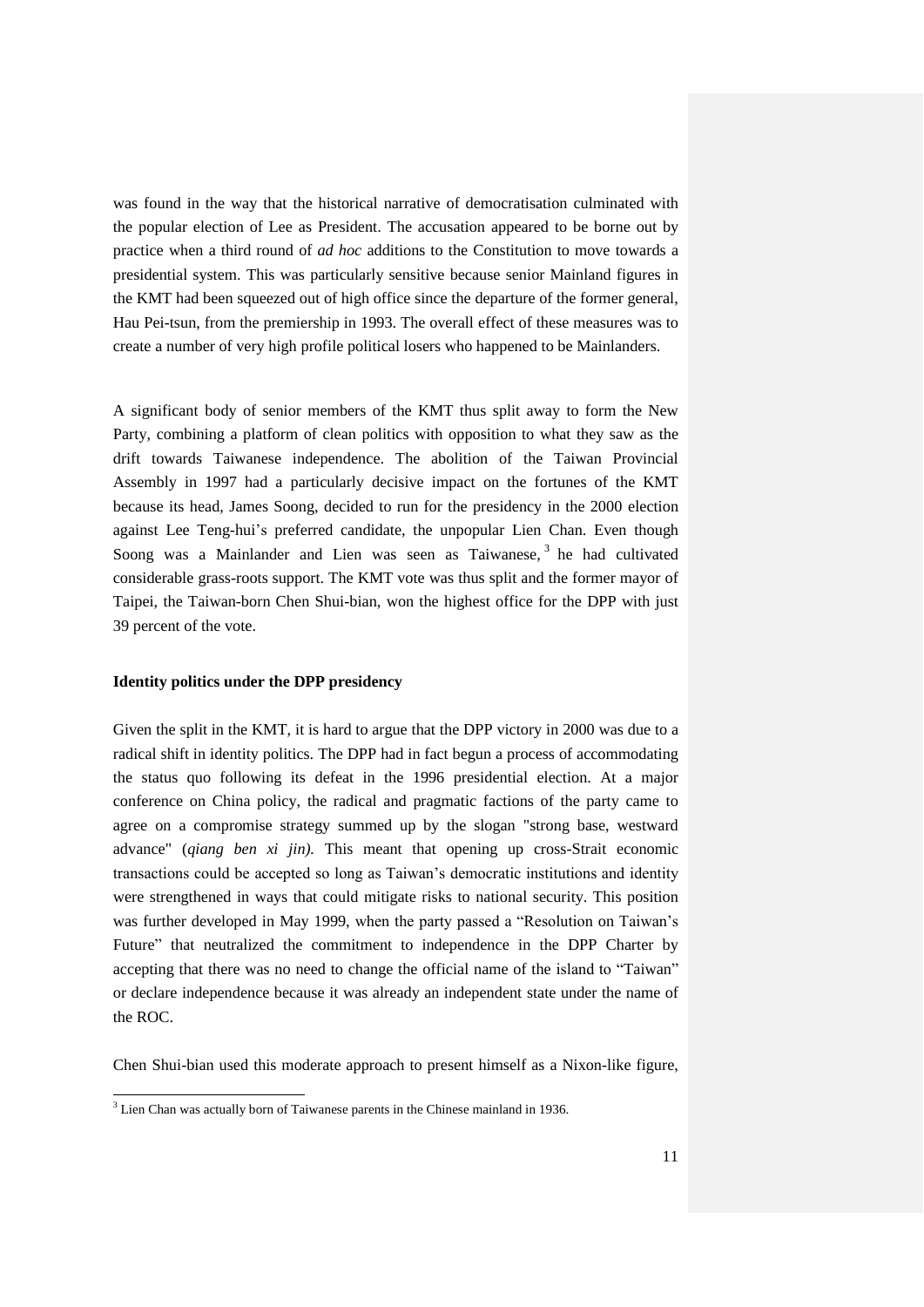able to break new ground in cross-Strait relations because he would not sell out the island. This stance made it possible for influential figures who were frustrated by the decline of good governance, to throw their support behind him. The impression created by the DPP campaign was of a youthful and vibrant party with its roots in Taiwan's modern history and a genuine commitment to the future of the island. Chen's speech at the pre-election night rally was carefully calibrated not to alienate non-Hokkien speakers, though, stressing that he would be a president of all the people who would work for stability in relations with the PRC. This moderate tone was maintained in his inaugural speech, when he committed himself to a policy of what became known as the "Four Nos and the One Have Not", meaning no change of the national name, no change of the ROC constitution that would include Lee Teng-hui's "state-to-state theory", no referendum on independence, no declaration of and no intention to abolish the Guidelines for National Unification and the National Unification Council.

Chen's views on national identity were also in tune with the civic conception that had become central to the status quo. Accepting that the people on the two sides of the Strait share the same ancestral, cultural, and historical background, he hoped that this would enable their leaders to possess enough wisdom and creativity to jointly deal with the question of a future "one China", according to the principles of democracy and parity. When he spoke about connecting with the cultures of Chinese-speaking communities, though, it was to be on a par with other world cultures to create "a cultural Taiwan in a modern century"'.

#### **Multi-party politics and the radicalization of identity**

Maintaining this version of the status quo proved even more difficult for Chen Shuibian than it had been for Lee Teng-hui, and for similar reasons. High among these was pressure from within his own party, as radical pro-independence activists who had left to campaign against the party's moderate line on independence during the election returned to the fold. Moreover, although moderation had helped the DPP to gain 10 percent over its usual vote, a danger arose with the establishment of a new party, the Taiwan Solidarity Union (TSU), that threatened to chip away at the DPP's core supporters by taking on the mission of scrutinising whether the DPP was maintaining the path of true nativisation. When the TSU won 13 seats in the 2001 Legislative Yuan election, it was clear that Chen had to depend on its support to pass legislation.

At first, the TSU was also careful to define its platform on identity in inclusive terms, recognizing that the two sides of the Taiwan Strait share the same language and culture. Yet as the party became more ambitious, it began to commit symbolic acts that upset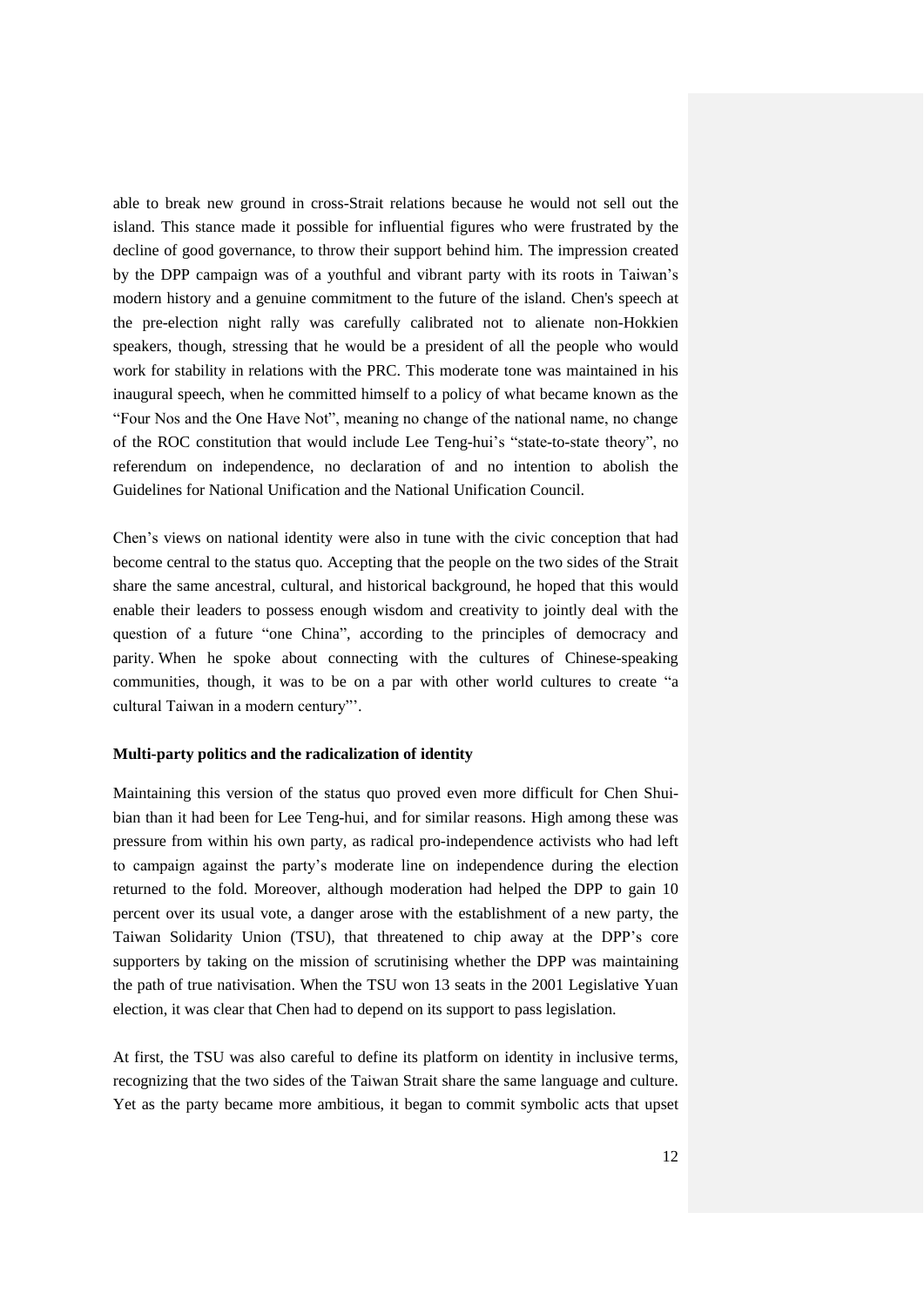Chinese sentiments and appealed to a certain anti-Chinese chauvinism. Most notorious was its chairman's visit to Tokyo's controversial Yasukuni Shrine on 5 April 2005, where Taiwanese veterans are interred along with Japanese soldiers from World War Two, including a number of Class A war criminals. Even more anger was triggered in the PRC and among many Mainlanders in Taiwan when this act was replicated on 7 June 2007 by LeeTeng-hui, claimed by the TSU as their spiritual leader.

As with Lee's interview with Ryotaro Shiba, the significance of any such positive associations with Japan has highly complex ramifications for identity politics is highly complex. While Japan is reviled by Chinese nationalists for its invasion of China, Anne Heylen points out, that makes good sense for Taiwanese to pay respects to the island's war dead, even if they did die serving the Empire of Japan. This would be especially meaningful for Lee Teng-hui, who last saw his own brother on his way to the Philippines theatre. Yet, in the international context, the visit of a former ROC president to the shrine was seen as "tantamount to siding with the Japanese and acting in a non-Chinese way" (Heylen 2010: 27-8).

The radicalisation of identity politics was also enhanced when James Soong established the People's First Party (PFP), combining the call for clean politics with opposition to Taiwanese independence. This could appeal to the old guard of the KMT and the remnants of the New Party as well as ethnic groups such as the Hakka and aboriginal constitiuencies who remained suspicious of the intentions of Hokkien-speaking majority.

The appearance of these new parties meant that the leaders of the big parties had to navigate identity politics in the context of increasingly complex coalition politics, divided into what came to be know as the "pan-Blue" and "pan-Green" camps, aligned with the KMT and DPP respectively. Both of the main parties could be pulled away from the centre ground and to the extremes of Taiwanese and Chinese nationalism in this situation, as they had to work to keep support drifting away to other parties in their respective camps.

This growing complexity also opened up new oppportunities for the CCP to manipulate Taiwan's politics. Under the threat of economic sanctions from Beijing, Chen Shuibian's supporters from the business and academic community soon began to defect to the pan-Blue camp. Even more of a challenge for the DPP was a growing alignment between the pan-Blues and the CCP. This started to become visible when the two parties launched similar propaganda campaigns during the presidential election, warning that a vote for Chen would be tantamount to a vote for war.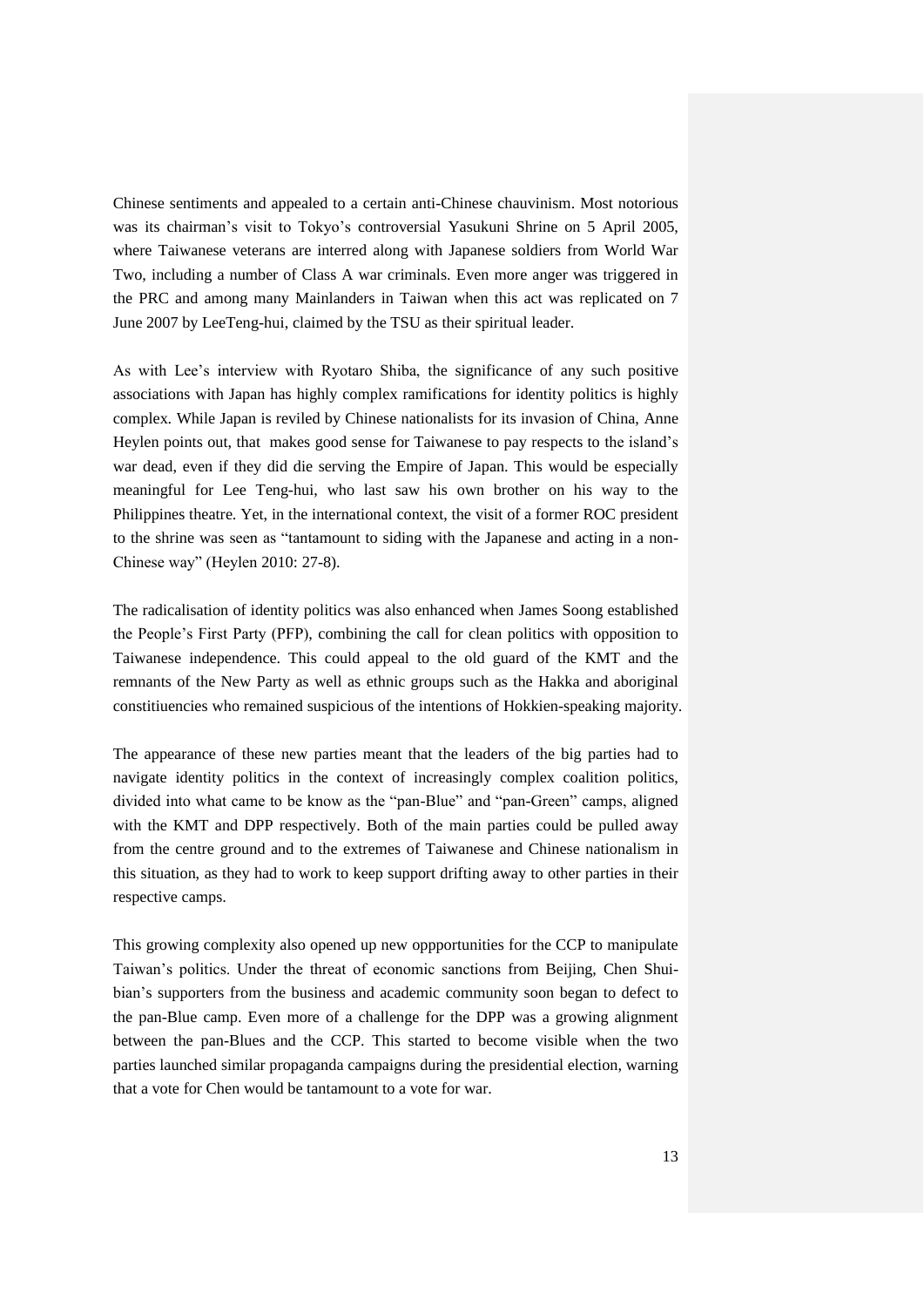The pressure on Chen grew to a head when he decided to take on the role of Chair of the DPP in 2002. The PRC responded by persuading Nauru to break diplomatic relations with Taipei. Under pressure from elements inside his own party for a defiant response, Chen delivered a speech proclaiming that the relationship between the two sides was that of "one country on each side of the Taiwan Strait" (*yi bian yi guo*) and declared a plan to introduce legislation to enable the holding of referendums.

Chen was given the opportunity to take this radical stance on identity politics a step further when the lethal Severe Acute Respiratory Syndrome (SARS) epidemic broke out in the PRC in 2003, creating hysteria as it spread to Taiwan, where it was seen as a Chinese plague. The mismanagement of the crisis by the PRC authorities and their failure to allow the UN agencies to directly assist Taiwan provoked more anger, providing the momentum for Chen to sponsor a campaign for Taiwan to join the World Health Organisation (WHO).

Chen capitalized on the surge of anti-Chinese feeling by turning the referendum into a vote on membership of the UN under the name "Taiwan". The climax of this radicalisation of identity politics came on the anniversary of the 228 Incident, just before the 2004 presidential election, when a human chain was formed along the length of the island by an estimated 1.9-2.3 million people. Inspired by a similar demonstration in the Baltic states in 1989, the anti-Chinese sentiment of the event was made clear when the participants "turned away" from China.

This put the pan-Blue presidential candidates, Lien Chan and James Soong, on the defensive, forcing them to pass a law allowing the holding of referenda. Although many observers claim that Chen was only able to secure a razor thin victory due to an assassination attempt the day before the election, this alone cannot explain how he was able to rebound from a low starting point in the opinion polls to secure his second term. Identity politics had played an important part.

As well as the referendum, the Chen administration had continued to implement the measures to strengthen Taiwanese identity that began in the last years of the Lee Tenghui presidency. Particularly controversial for Chinese nationalists were steps such as the removal of the name "China" from buildings and institutions of national significance and the adding of "Taiwan" to official documents, including the ROC passport. Placards calling for the unification of China under Sun Yatsen's Three Principles of the People were removed from outside the presidential palace, and slogans urging a renaissance of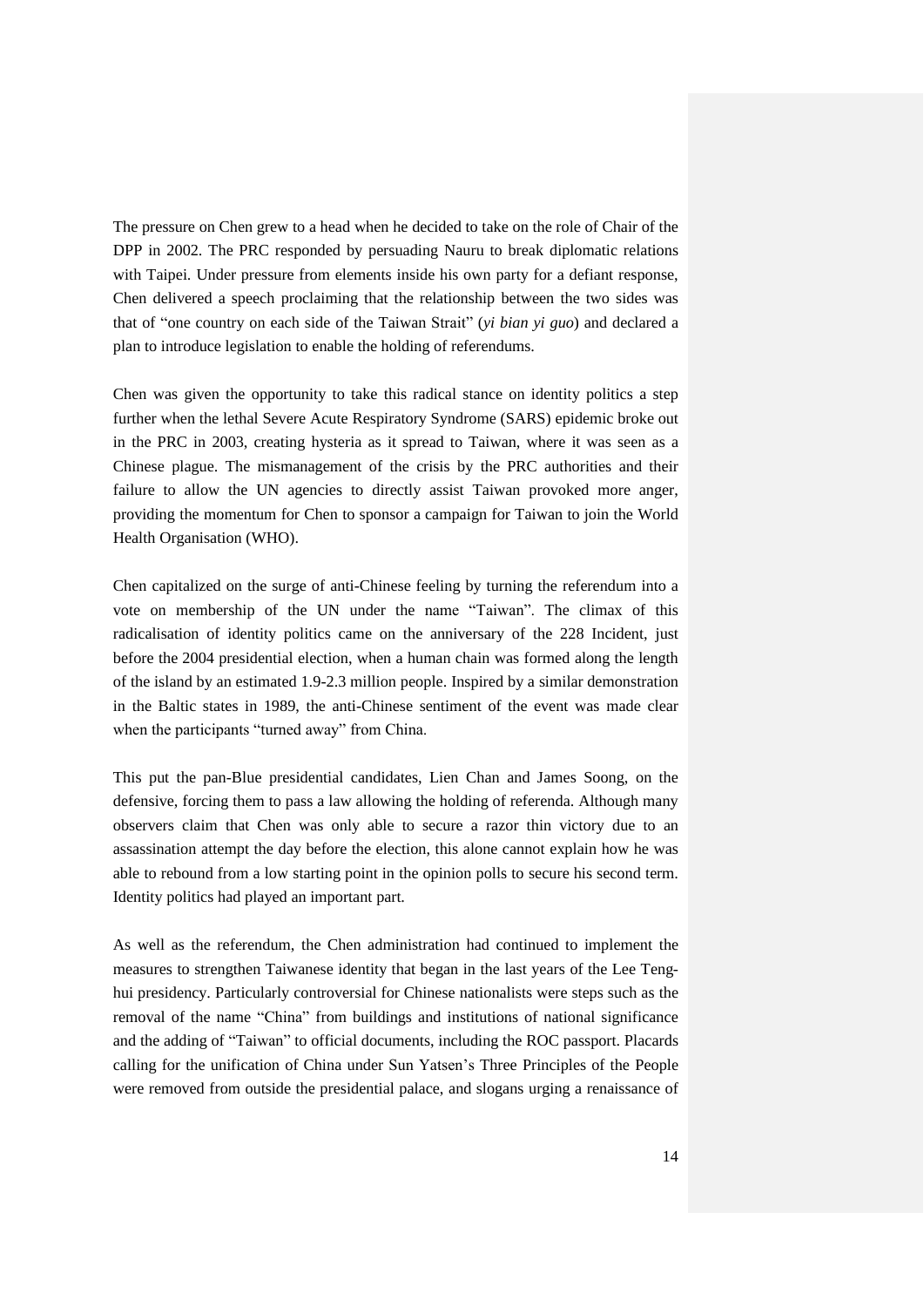Chinese culture and opposition to Taiwanese independence were taken out of military bases. Chinese nationalist indoctrination was also removed from military training and civil service examinations. Key cultural institutions, such as the National Palace Museum and the National History Institute were also put under the leadership of academics who were sympathetic to promoting Taiwan's own culture and history.

That Chen's 2004 inauguration speech called for a degree of "candid self-reflection" on issues of identity and ethnicity shows he was aware that he had taken politics in a dangerously divisive direction. Yet he continued to resort to identity issues in his second term, as the pressure from the pan-Blues and the PRC grew stronger, even portraying the December 2006 election for the mayor of Kaohsiung as a struggle between Taiwan and China. His suspension of the operations of the National Unification Council on 27 February 2006 stimulated particularly strong reactions. Although this was presented as a response to the build up of PLA missile batteries opposite Taiwan, the announcement was made on the day before the anniversary of the 228 Incident. In an emotional address to a memorial ceremony the next day, Chen asked in Mandarin, "Is A-bian wrong? Is A-bian wrong by returning the right of choosing their future to the 23 million people of Taiwan?" The rest of his speech was in the Hokkien dialect.

#### **The KMT-CCP united front on identity**

Appealing to Taiwanese identity in this way might have helped Chen Shui-bian win the support of some elements of the population. Yet it also strengthened the anti-DPP alignment between the pan-Blues and the CCP. This was formally cemented when Lien Chan and James Soong travelled separately to the PRC in the spring of 2005. In a meeting with Hu Jintao, in his capacity as CCP General Secretary, Lien shelved the differences between the two parties by claiming that the 1992 "unofficial" negotiations in Hong Kong had put in place a "92 Consensus" under which the two sides agreed to put aside their differences on the meaning of "one China". This opened the way for them to work together to oppose the common threat of "Taiwanese independence" and to jointly develop Chinese culture (*zhonghua wenhua*). In a speech at Peking University, Lien was greeted with rapturous applause when he proclaimed that this new KMT-CCP cooperation would win universal praise for the Chinese race, and would be an issue of "shared glory of the descendants of the Yellow Emperor for generations to come" (Lien 2005: 191).

Accusations that this alignment with the CCP amounted to selling out Taiwan could be countered by promises that Taiwan would gain substantial economic benefits from a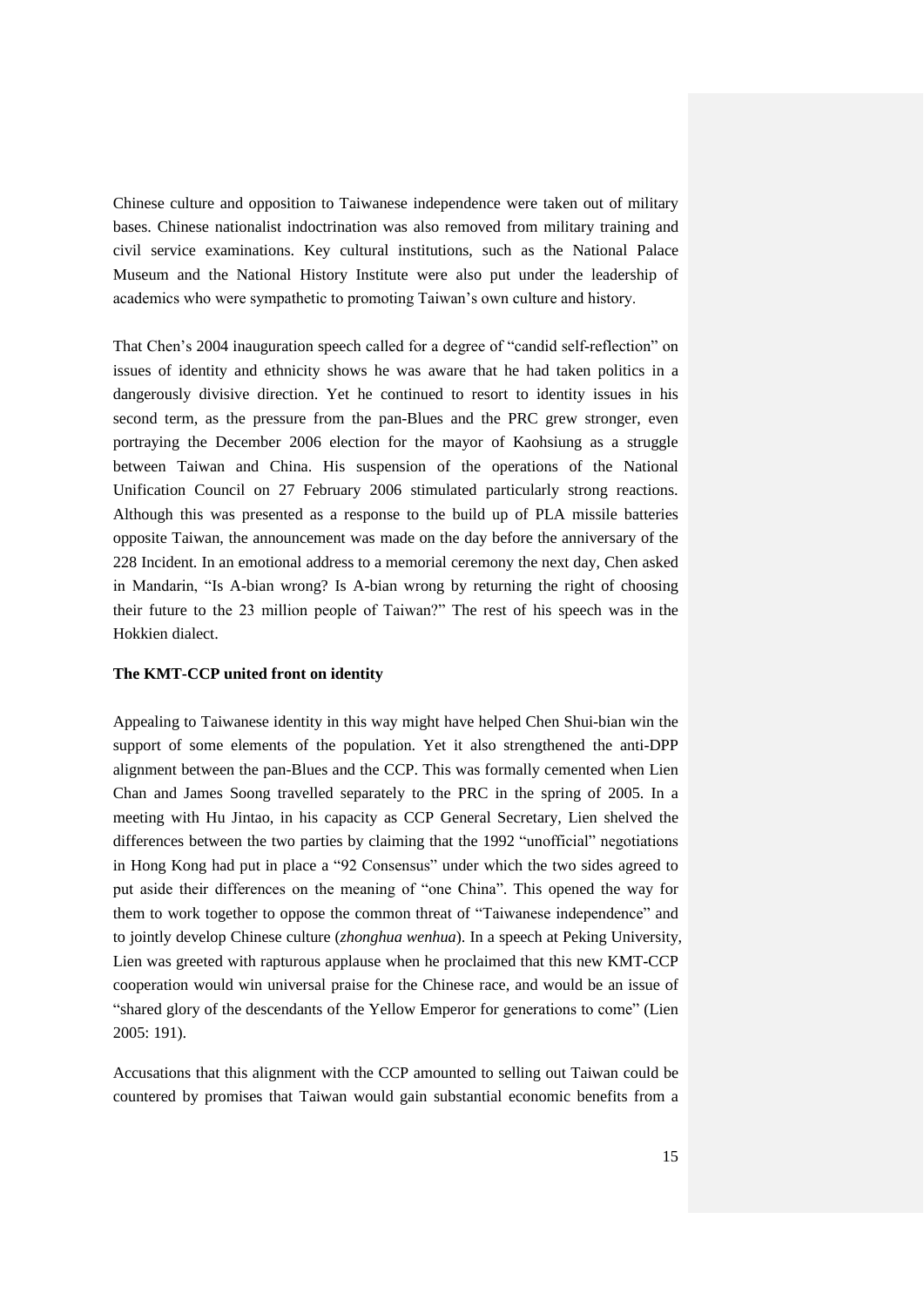deepening of the liberalisation cross-Strait transactions. The PRC lent credibility to this message by providing concessions for agricultural exports to the mainland, targeting the DPP's core support in southern Taiwan. As the population perceived the economy to be flagging, this linkage of bread and butter issues with a positive attitude towards China provided the core theme for the platform of the Hong Kong-born Ma Ying-jeou to campaign for the KMT in the 2008 presidential election and to win comfortably.

#### **Identity politics under the Ma administration**

As with the 2000 election, caution is advised when trying to understand the role of identity politics in Ma's victory. This is because a serious decline in the quality of governance was again highest in voters' minds. Ma also had to be careful not to lay himself open to the kind of accusations of disloyalty to Taiwan that had handicapped the pan-Blues in the 2004 election. The DPP capitalized on this by portraying Ma as a Trojan Horse ("Ma" means "horse") that would allow an invasion of undesirable people and products under a policy of what they dubbed a "one-China common market". This referred to the vision of a "Greater Chinese Market" articulated by Ma's vice presidential running mate, Vincent Siew, which was supposed to develop into something akin to the European Union or the federal system of the US.

In order to defend accusations of selling-out to the PRC, Ma tried to appropriate the discourse on nativisation by emphasising the Chinese contribution to Taiwan's development. Stressing that the population was composed of waves of immigrants and was being shaped by the forces of globalization, Ma could point out that the only people entitled to call themselves "native'" were the tiny number of aboriginal peoples. Presenting the KMT as the inclusive party in this way allowed Ma to portray the DPP as advocates of a chauvinistic form of ethnic Taiwanese nationalism that would divide society and risk conflict with the PRC.

There are reasons to think that Ma's stance on identity was more than just a short-term strategy to win votes, though. He was already fairly safe to win the election in 2008 due to the discrediting of the DPP by corruption surrounding Chen Shui-bian. Promises that economic growth would come from further liberalising cross-Strait relations mean that he did not need to deploy identity discourse in order to justify pragmatic initiatives, such as accepting the "92 Consensus". Neither did he have to worry about PRC aggression after his victory, given that the priority of the CCP's leaders was to ensure he would win a second term.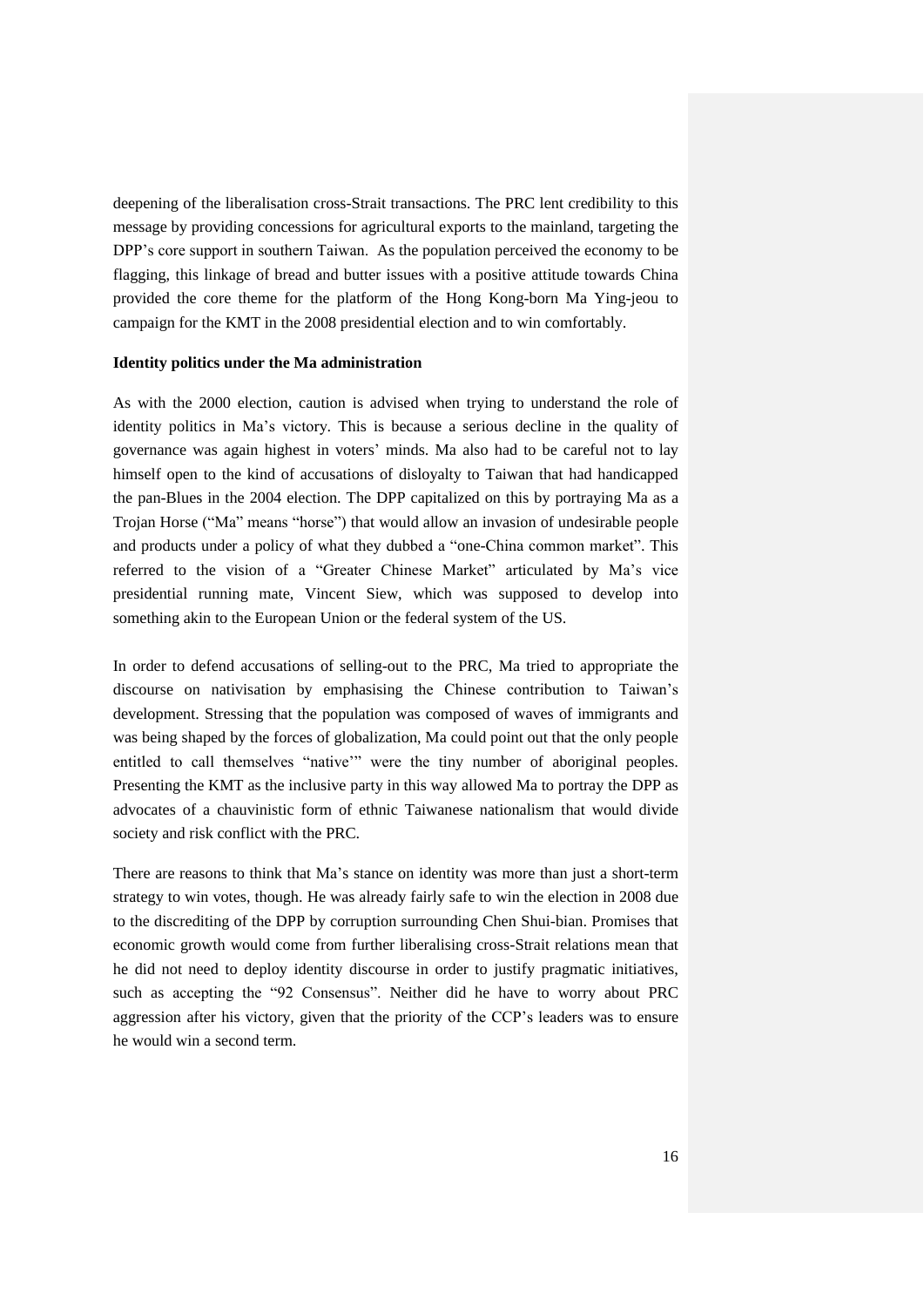Despite the safety of his positiong, though, Ma started to quickly engage in what Stephane Corcuff calls a policy of "de-Taiwanisation" (Corcuffe 2011: 21). This began when his inaugural address referred to people on both sides of the Strait as the *Zhonghua minzu*, a term that implies Chineseness defined by racial and cultural unity. Embassies and overseas representative offices were then ordered to stop describing foreigners coming to the island as "Coming to Taiwan" (*fang tai*), and to use the term "Coming to China" (*fang hua*). The opposite side of the Strait was to be called "the Mainland", "Mainland China", or "the Mainland area", rather than "China". The postal service had its name changed back from "Taiwan Post" to "China Post". The Chiang Kai-shek Memorial Hall also reverted to its original name, after having been rechristened the National Taiwan Democracy Memorial Hall under the Chen administration. Ma also appealed to Confucian values, making Classical Chinese and the Confucian cannon required material for school courses again.

One explanation for this strategy is that it reflected Ma's personal commitment to the version of Chinese nationalism with which he had been brought up, both in family life and in the KMT. Throughout his political career he had been known for his commitment to the political transformation of the Chinese mainland. On his re-election he continued to emphasise that Taiwan's democratization would spread to mainland China. Whereas Lee Teng-hui used the same claim to postpone the prospect of unification, Ma appeared to genuinely believe that Taiwan was a beacon for political change in the tradition of the modernizing spirit of the May 4 Movement that began in the mainland in China in 1919 and the democracy movement that was crushed in 1989.

An attachment to Chinese identity was also evident in Ma's foreign policy, especially as tensions began to escalate over maritime territorial disputes in the region. The collision of a Taiwanese trawler and Japanese coastguard vessel near the contested Senkaky Islands, just as Ma came into office in 2008 was particularly significant for a president whose Harvard PhD thesis had attempted to prove the legal case that the islands are Chinese territory. As a student, he had also been involved in the Chinese patriotic movement to "Defend the Diaoyutai (Senkaku)" when they were transferred to Japan in 1971. As Taiwan-based activists ferried journalists to the islands to express Chinese "sovereignty", the new administration followed by sending a group of legislators to the on its largest and most powerful ship.

A similar test for Ma's stance on the territorial disputes also arose in the South China Sea where the ROC's claim to around 3.3 million square kilometres of maritime territory is contested by several Southeast Asian states. The dilemma is further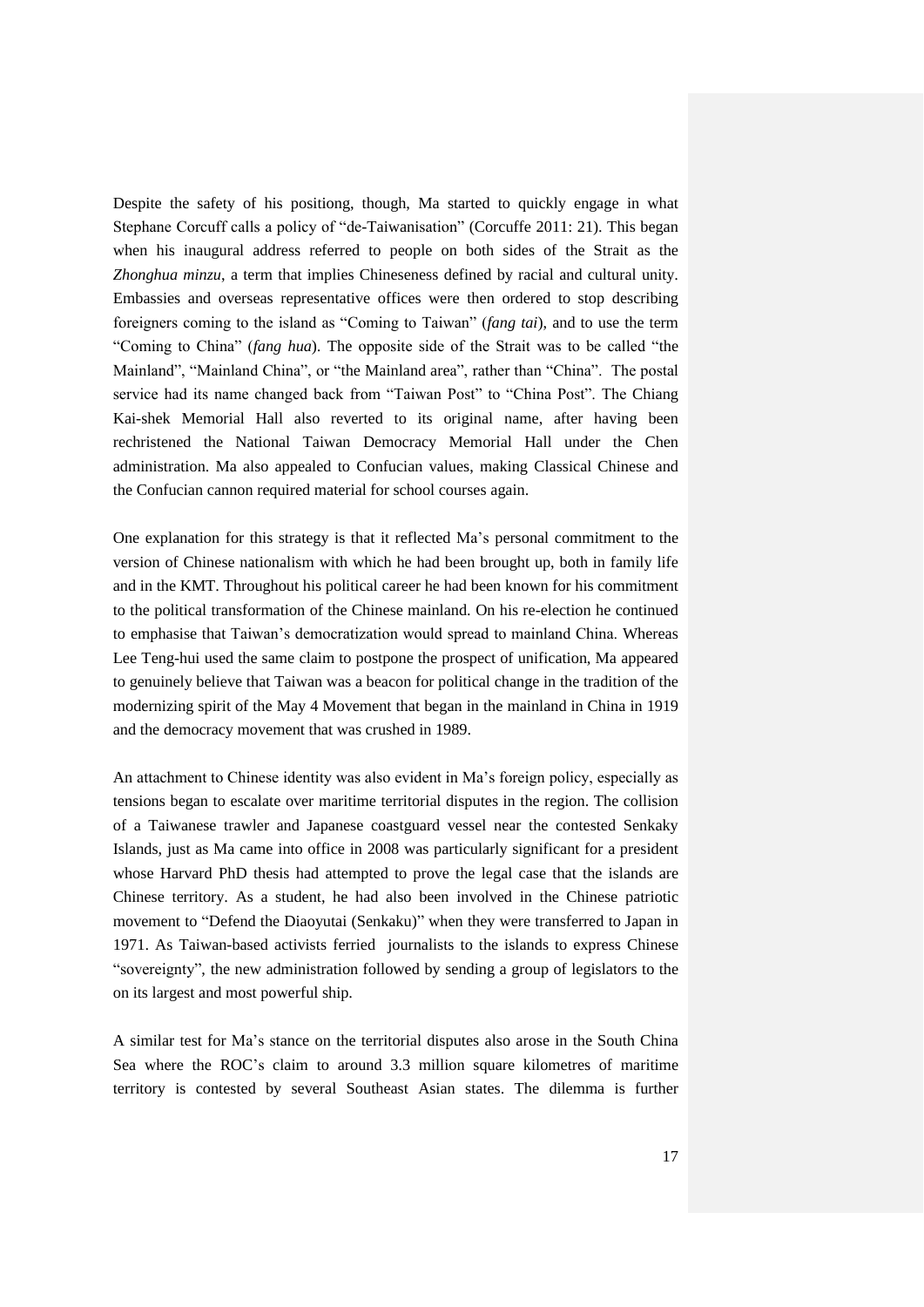complicated when the PRC calls on Taiwan to work together to protect Chinese territory. This creates a situation that serves little purpose for Taiwan and alienates and annoys the very governments that it needs for regional support.

When these territorial claims pulled Taiwan closer to conflict with some of its neighbours, however, Ma could show a degree of pragmatism. This was most evident when the dispute over the Senkaku Islands deteriorated following the decision of the Japanese government to purchase three of them from their private Japanese owners in late 2012. Using his legal training, Ma was able to use the dispute to raise his international prestige by proposing an "East China Sea Peace Initiative" that reaffirmed the ROC claim of sovereignty on the one hand, but also called for the dispute over sovereignty to be shelved so that the disputed parties could come to arrangements to allow all sides to enjoy the fruits of joint exploration and development.

#### **Identity politics and economic security**

Rather than adopt this pragmatic approach in the domestic arena, however, Ma continued to emphasise the propagation of traditional Chinese culture and Confucianism when he was re-elected in 2012. This even involved the performance of symbolic acts that identified him very strongly with Chinese cultural tradition, such as leading the memorial ceremony for the Yellow Emperor, the mythical founder of the Chinese nation. More institutions were also given back the names that associated them with China, which had been changed during the Chen administration. Such measures were given new momentum by the establishment of Taiwan's first Ministry of Culture, under the leadership of Mme Lung Ying-tai, the daughter of a veteran of the ROC army and an outspoken critic of "nativisation" who is well known for her interest in the democratization of the PRC.

That the orientation of such figures towards national identity was out of touch with public opinion is supported by opinion polls. Before Ma became president in 2008, the majority of the population were willing to accept a status quo according to which they saw themselves as "both Taiwanese and Chinese". Shortly after he assumed power, the majority began to identify themselves as "Taiwanese only" for the first time. By the time he ran for re-election in March 2012, this figure had reached a new high of 54 percent, while those identifying themselves as "both Taiwanese and Chinese" had dropped to 40 percent. Those identifying as just "Chinese" made up a mere 3 per cent.<sup>4</sup>

 4 TVBS, 'Xie Changting fang daluyu tong-du, guozu rentong min diao' (Public Opinion Poll on Hsieh Chang-ting's Visit to the Mainland and unification/indepdence, national identity') (16-17 October 2012). Online: http://www1.tvbs.com.tw/FILE\_DB/PCH/201210/0p4v11j38l.pdf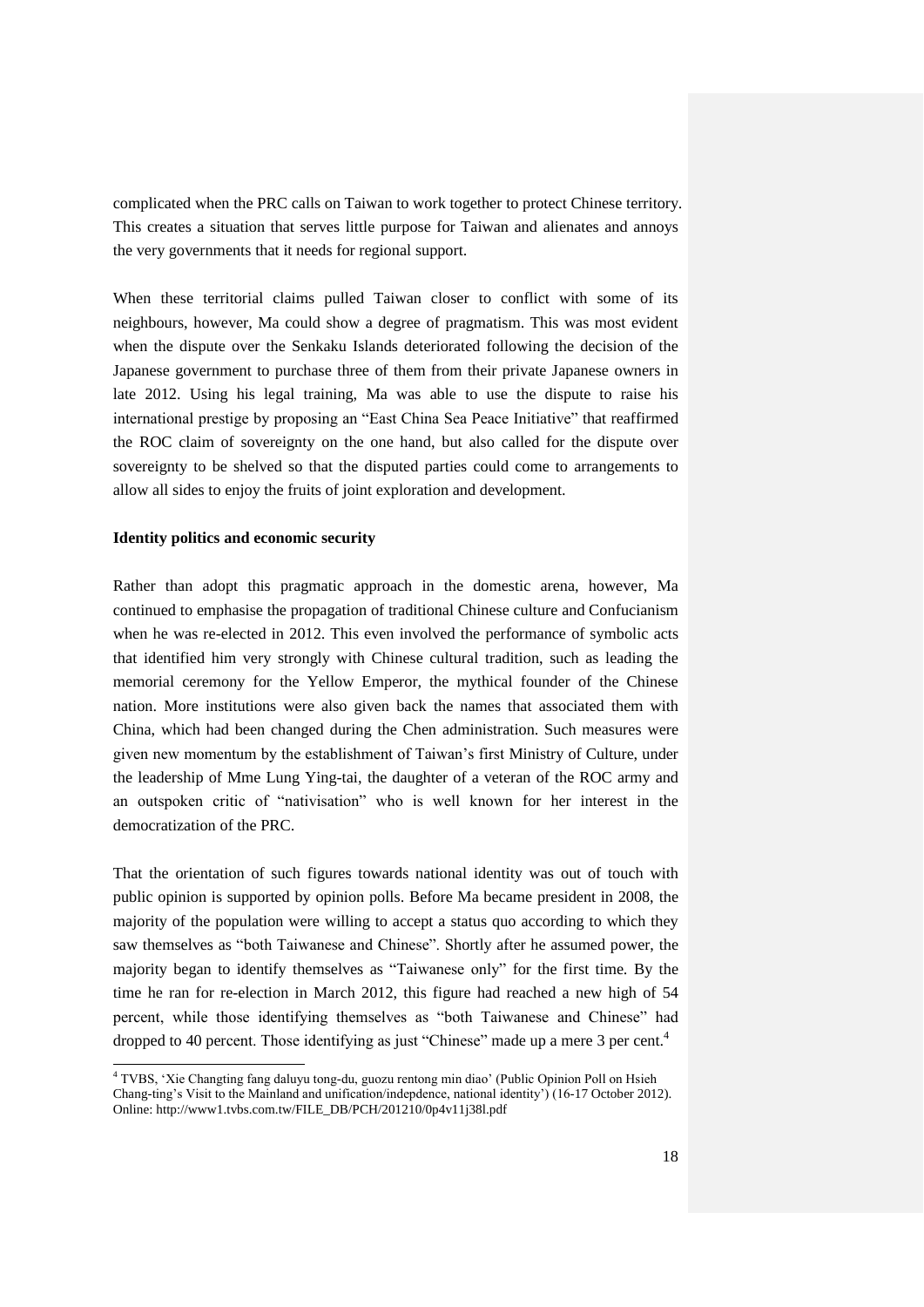This growing dislocation of government policy and public opinion began to be reflected in the growth of angry public demonstrations, beginning in November 2008 with a large protest against the visit of the chairman of the PRC's ARATS, Chen Yunlin. When the police prevented the display of the ROC flag and the playing of Taiwanese songs, around 400 students started an occupy movement in front of the Executive Yuan, calling themselves the "Wild Strawberries". This name was chosen because it had been common in Taiwan to refer to the young generation as "strawberries" on the grounds that they were weak of character and lacked conviction. It thus heralded the appearance of a radicalized new generation, who were to lead a growing number of demonstrations and sit-ins throughout the Ma presidency, focused on a variety of issues but bound together by a common rejection of the idea that Taiwan is a part of China.

Such concerns might have remained the preserve of the intellectual and political elite, if they had not been accompanied by ambitious political and economic overtures from the government and the KMT towards Beijing. Particularly controversial was the attempt to start building the promised Greater Chinese Market through the signing of a cross-Strait Economic Cooperation Framework Agreement (ECFA). In itself, this liberalization of cross-Strait economic relations was not a radical departure from the policy of the previous two presidents. However, unlike them, Ma showed no signs of balancing growing dependence on the PRC with the building of Taiwanese consciousness and democratic institutions.

Instead, he dispatched honorary KMT chairman, Wu Poh-hsiung, to meet Hu Jintao on the eve of the 2012 election and propose a formula for describing the relationship between the two sides of the Strait as "one country, two areas" (*yi guo liang chu*). Opinion polls showed only 33 per cent in favour, while 55 per cent were opposed. Only 20 per cent expressed some degree of satisfaction with the government's handling of cross-Strait relations, while 55 per cent expressed dissatisfaction.<sup>5</sup>

This became even more controversial when suspicions arose over the links between the KMT, the PRC and business magnates with large interests in Taiwan. The immediate catalyst was an attempt by the owner of the *China Times* to acquire ownership of a number of cable television stations in 2008. The individual in question was food products magnate, Tsai Eng-meng, known for his positive views of the PRC political

 $\overline{a}$ 

 $5$ I have drawn on a set of polls taken on 26 March by the Hong Kong-owned satellite television station, TVBS (Television Broadcasts Satellite), based on a survey of 1093 respondents with a 3 per cent margin of error. Online: http://www1.tvbs.com.tw/FILE\_DB/PCH/201203/0fwcv3m9v1.pdf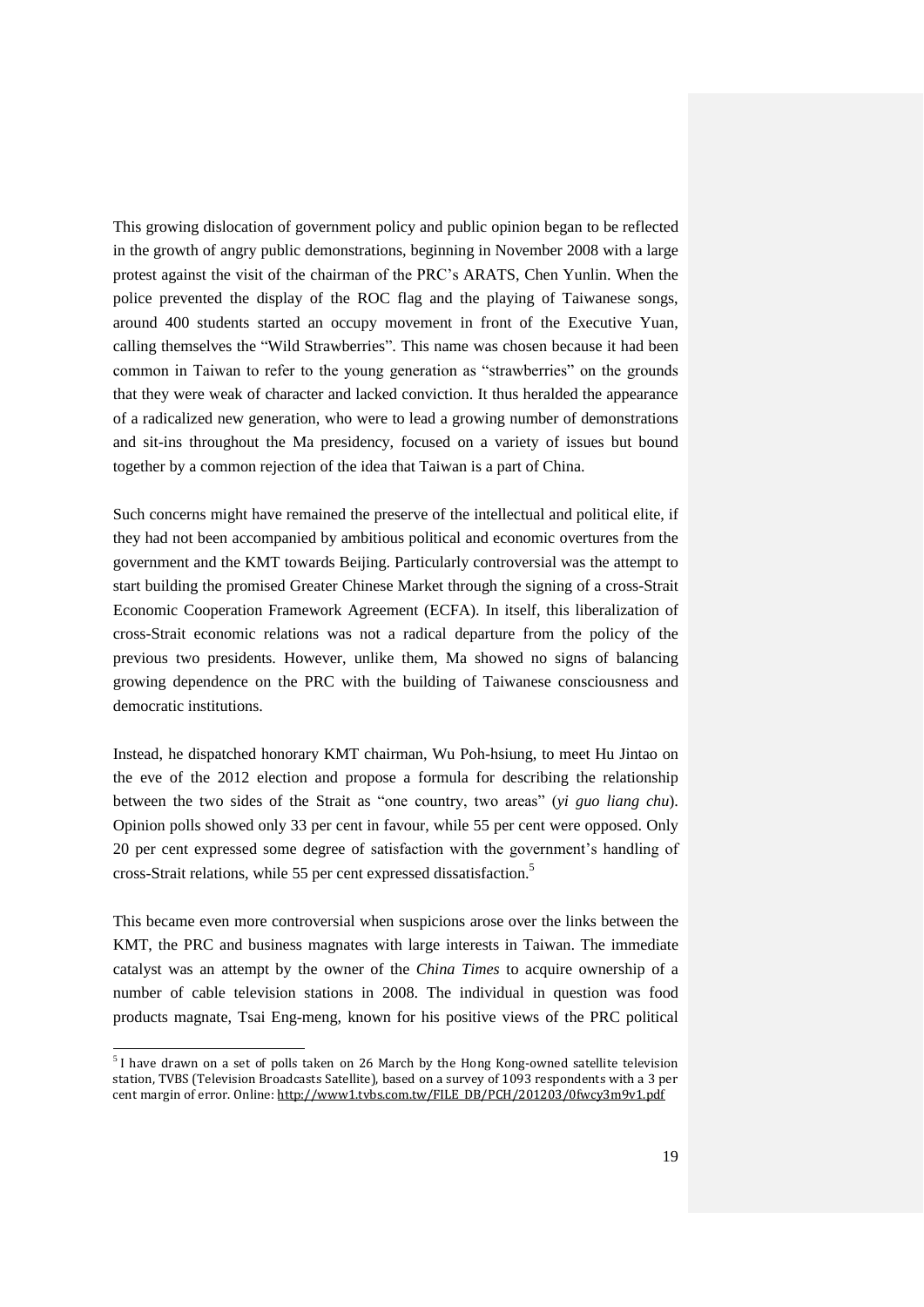system.<sup>6</sup> If his bid had succeeded, Tsai's *Want Want* media group would have gained control of 10 major cable service providers and a 23.1 percent share of cable TV subscribers. In the spring of 2012 a coalition of journalists, students and labour organizations led the opposition to this prospect by organizing a boycott, which gained the support of prominent public intellectuals. Most notable was Professor Yu Ying-shi, a world-leading expert on Chinese history and a member of Academic Sinica, who called for the protection Taiwan's values of freedom and democracy from a group of wealthy and powerful politicians and business people who had decided to infiltrate Taiwan at the behest of the CCP (Taipei Times 2012: 3).

The catalyst that finally brought all the forces concerned about the direction of cross-Strait policy onto the streets in huge numbers was Ma's attempt to sign a Cross-Strait Service Trade Agreement with the PRC, without due parliamentary scrutiny. Known as the "Sunflower Movement", with many of its leaders having learned their organization skills as Wild Strawberries, the demonstrators managed to occupy the Legislative Yuan and the Executive Yuan, receiving the support of a massive demonstration in the surrounding area.<sup>7</sup> Although the most prominent leaders of this movement were young, it brought together large sections of Taiwan's economy and society who felt threatened by growing dependence on China.

Their fears were driven by a combination of identity politics and wariness about the impact of PRC influence over the media. This combined with as concerns over job security and the survival of small and medium-sized enterprises under cross-Strait economic liberalization to create a new kind of radicalization of identity. After the movement disbanded, the momentum was taken up by a growing coalition of activists concerned with issues ranging from land rights, food safety, LGBT rights through to media control and constitutional reform. They then began to establish new political parties, forming a "Third Force" with the potential to radicalize identity politics once again by establishing running candidates in elections on a platform of "normalizing Taiwan's status as a nation".<sup>8</sup>

Disillusionment with the established parties has thus led to a combination of identity politics more immediate political concerns that is more complex than the old binary

l

 $6$  On Tsai's views of the PRC see Hsu (2014) pp. 142-46.

<sup>7</sup> The movement took on this name after a florist donated a large number of sunflowers to the protestors, who then carried them as a symbol of hope. Naming the movement after a flower also has resonances with the "Wild Lily Movement", which occupied the Chiang Kai-shek Memorial Plaze in central Taipei in 1990 to call for elections for the National Assembly.

<sup>8</sup> See "The New Party's Platform", *Thinking Taiwan*. Online: http://thinking-taiwan.com/the-new-powerpartys-platform/ (consulted 8 July 2015).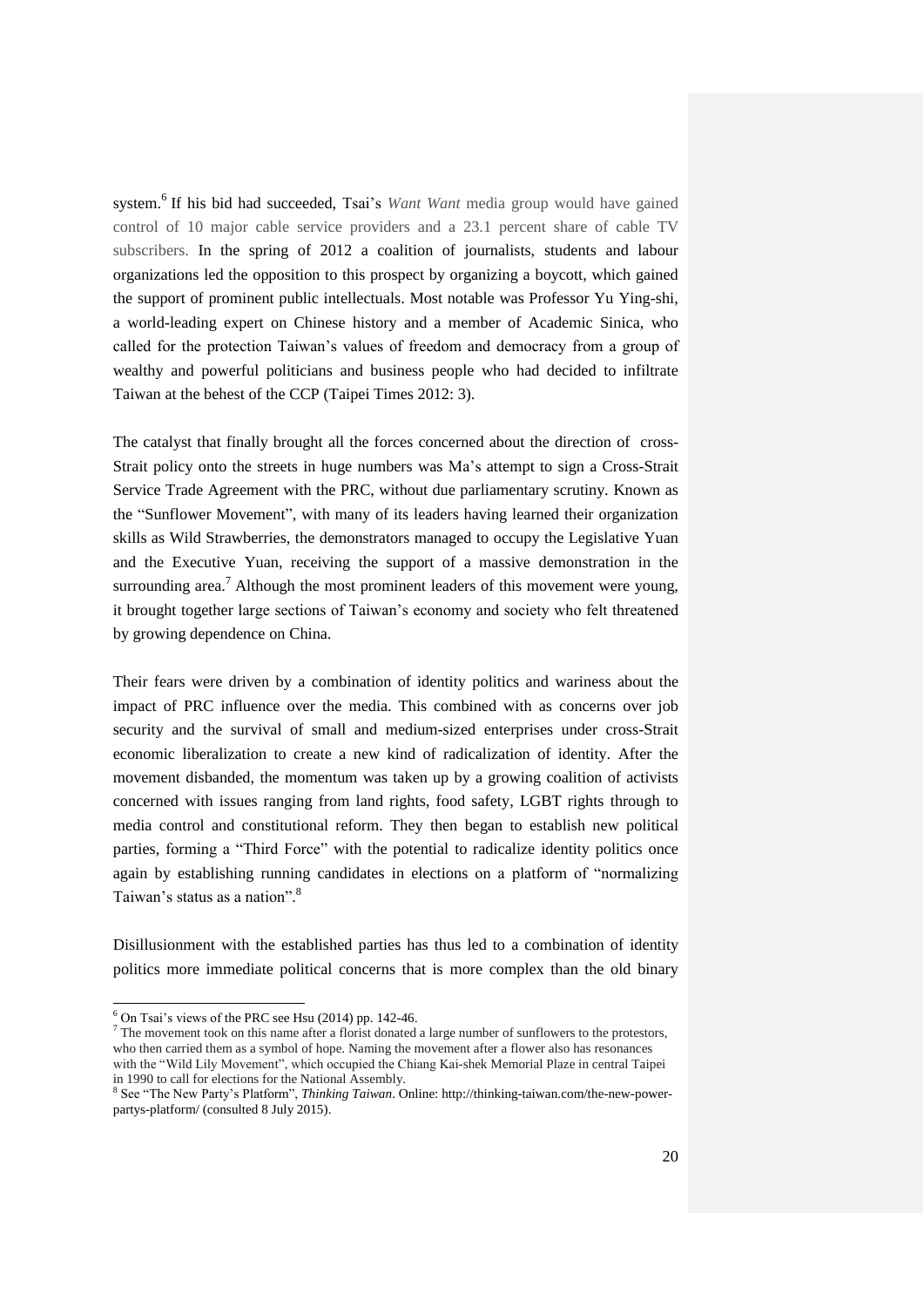division between independence and unification. In fact, large-scale demonstrations against the corruption of the political establishment began under the second Chen Shuibian administration and were partially hijacked by the pan-Blues in the bid to oust the DPP from the presidency. Moreover, concerns over the possible imposition of a hegemonic version of "Taiwanese" identity continue to exist not only amongst members of the population who arrived in Taiwan after 1945 and their descendants, but also among the aboriginal peoples, the Hakka community and in new social groups such as the wives of ROC citizens from the PRC (Winnie King 2007; 2010).

This growing complexity of identity politics is symptomatic of a generation that has come to maturity in a democratic society is used to practicing through the ballot box. No matter how such individuals might identify themselves in terms of political, ethnic or gender orientation, no less than 83 per cent of those in the 20-29 and 30-39 years of age groups now identify themselves as "Taiwanese"; a proportion that falls to 65 per cent in those aged 65 and above.<sup>9</sup>

#### **Conclusion**

l

The long trajectory of identity politics in Taiwan since 1945 has moved through three broad phases. The first, starting in 1945, involved nation-building under an authoritarian political system in which the ruling KMT defined national identity according to Chinese ethnicity. The establishment of multi-party politics in 1986 heralded a new period in which the two main political parties strived to articulate a more inclusive vision of national identity based on citizenship and loyalty to Taiwan. Since 2008, a combination of growing economic dependence on the PRC and a return of the KMT to the presidency has heralded a new phase, in which identity politics is largely shaped by a tension between a state-led attempt to present Taiwan once again as part of the Chinese nation on the one hand and a defence of the civic vision by civil society groups on the other.

Over the long term, democratization has thus allowed the steady growth of a pluralistic, civic sense of Taiwanese identity. The flourishing of civil society movements and the impact of generation change makes this likely to continue into the future. With the KMT under the leadership of Ma Ying-jeou, cooperating increasingly closely with the CCP to keep the DPP out of power, the possibilities for the division of politics along ethnic lines have not disappeared altogether. Lee and Williams go so far as to describe

<sup>&</sup>lt;sup>9</sup> TVBS, 'Xie Changting fang daluyu tong-du, guozu rentong min diao' (Public Opinion Poll on Hsieh Chang-ting's Visit to the Mainland and unification/indepdence, national identity') (16-17 October 2012). Online: http://www1.tvbs.com.tw/FILE\_DB/PCH/201210/0p4v11j38l.pdf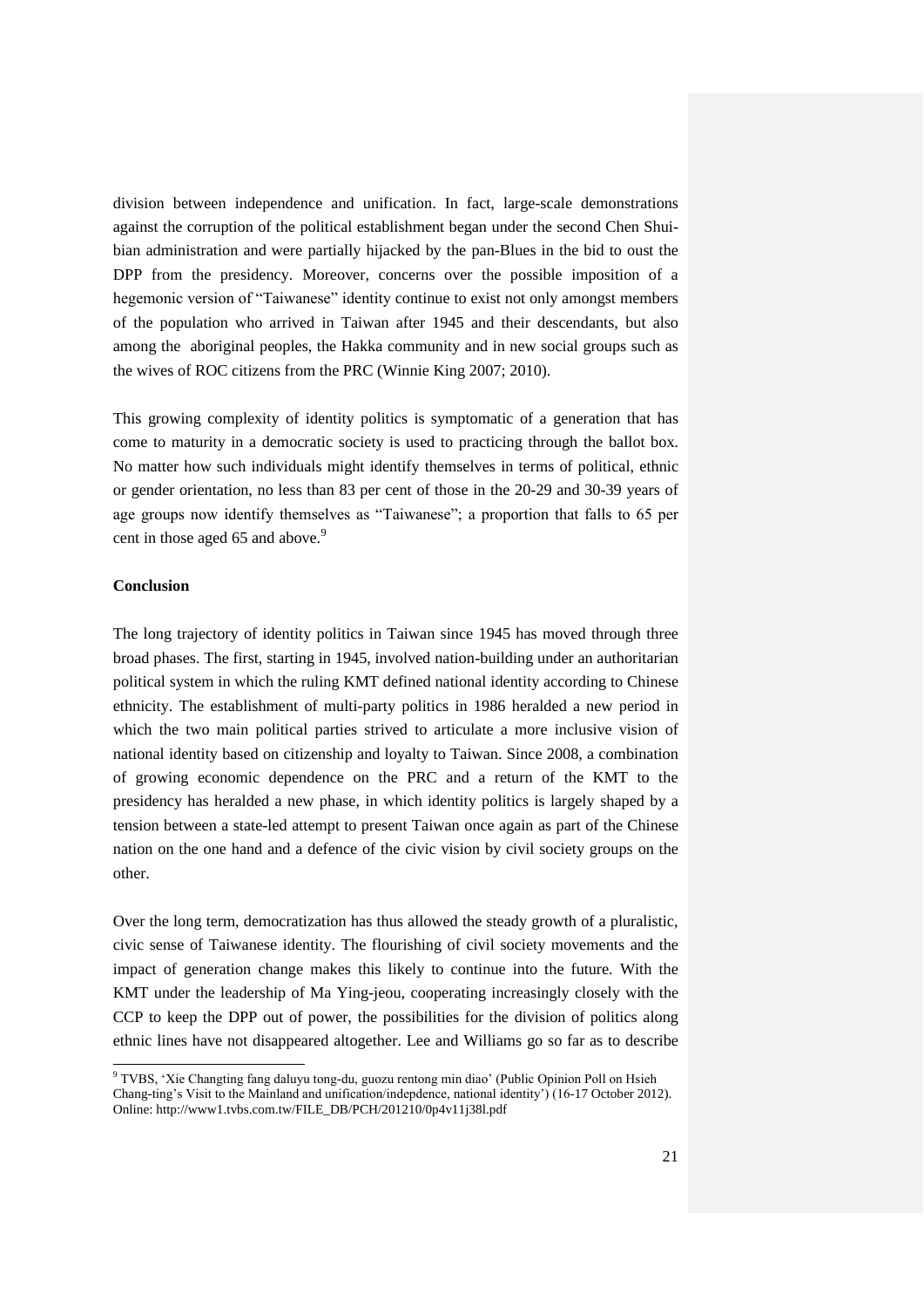this as a situation in which Mainlanders who have come to identify themselves as Taiwanese are resorting to a new kind of ethnic oppression to maintain their rule in Taiwan (Lee and Williams 2014b: 5). Given that the KMT still gains substantial support from Taiwanese voters and that many of the individuals who reap economic benefits from the liberalization of cross-Strait relations cannot be categorized as "Mainlanders", this may be stretching the point too far. However, it is safe to say that the Ma presidency has lost public support by focusing on elite politics and top-down attempts at nation-building, at the expense of engaging with the way in which identity politics has evolved within the broader processes of social change.

Yet is also true to say that both pan-Blue and pan-Green elites were taken by surprise at the upsurge of grass roots movements after 2008. As in other parts of the world that have experienced the birth of new social movements, globalization and generation change have to be parts of any explanation for this new radicalisation. Shelving issues of national identity and international status for the sake of managing transactions across the Taiwan Strait may have made good sense immediately after the Cold War, but formulas such as the "92 Consensus" make little sense to a generation that has grown to maturity under democracy and is increasingly anxious about the political implications of growing economic dependence on the PRC.

Much like the civil society movements that have shaped identity politics in Taiwan since the 1970s, today's activists continue to seek solutions to the unresolved tension between Taiwan's distinct identity and its relationship with China. As with their peers in other parts of the world, who occupy public places in the search for security and political reform, they now resort to new social media and other innovative modes of dissent. What gives Taiwan's civil society movements their special quality, however, is the way in which growing dependence on the PRC impregnates new concerns about economic security and public welfare with long-standing questions of cultural identity and political values. The tension between social change and the political boundaries imposed by the transfer of Taiwan to China in 1945 to require imaginative thinking about the very foundations of the concepts of statehood and national identity in Taiwan

#### Bibliography

Bi Xiao-hua (Pi Hsiao-hua) (1996), *Taiwan minjian jiaoyu gaige yundong* (*Taiwan's Civic Education Reform Movement*, Taibei: Qianwei.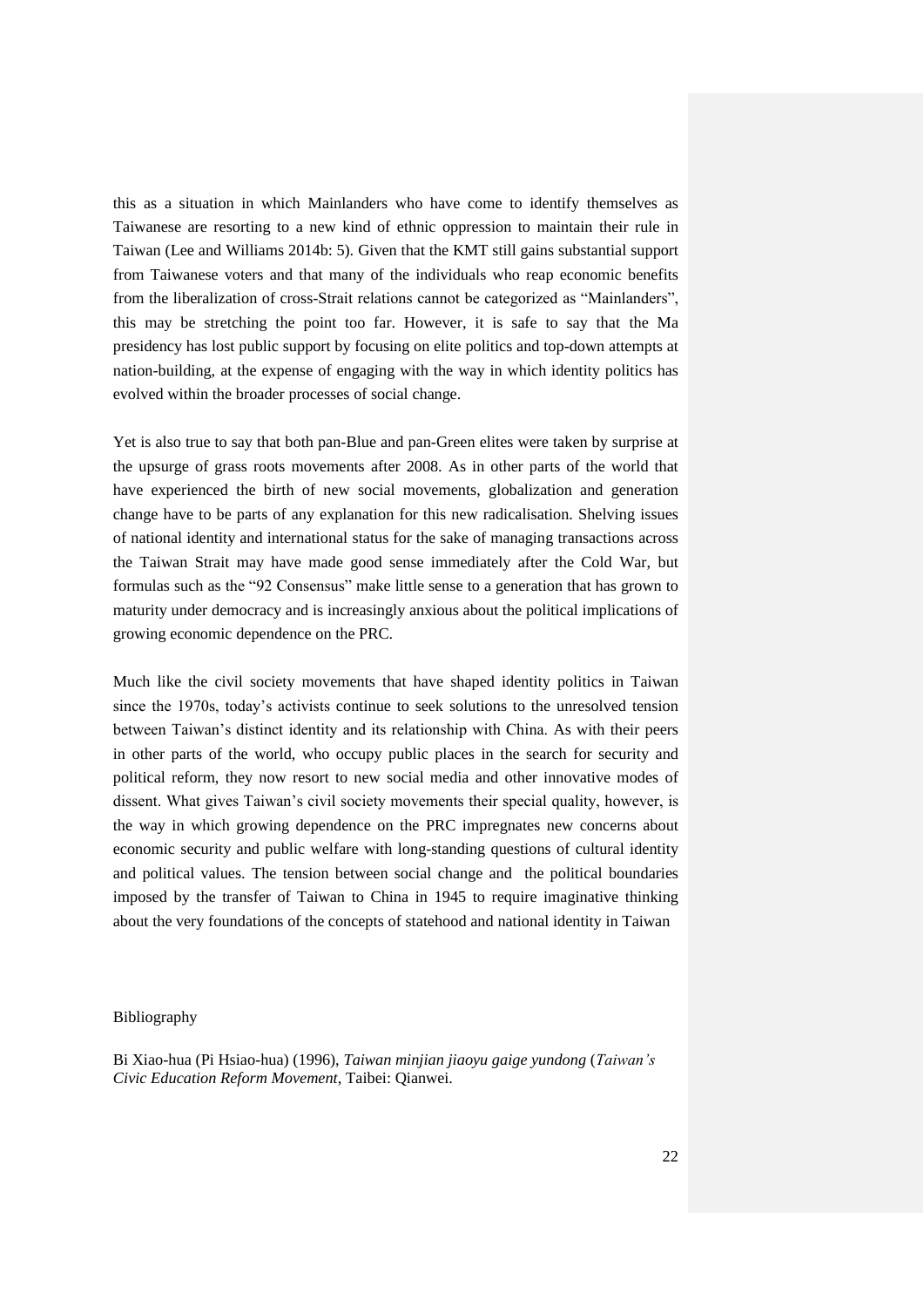Corcuff, Stephane (2005), "History Textbooks, Identity Politics, and Ethnic Introspection in Taiwan: The June 1997 Knowin Taiwan Textbooks Controversy", in Vickers, Edward and Jones, Alisa (eds.), History Education and National Identity in East Asia, London: Routledge, pp. 133-69.

Fu, J. (1992), *Taiwan and the Geopolitics of the Asian-American Dilemma*, New York: Praeger.

Harrison, Mark (2006), Legitimacy, Meaning and Knowledge in the Making of Taiwanese Identity, New York and Basingstoke: Palgrage Macmillan.

Heylen, Ann, "Legacies of memory and belonging in Taiwan history", in Schubert and Damm (eds.), pp. 17-34.

Hsiau, A-chin (2000), Contemporary Taiwanese Cultural Nationalism, London and New York: Routledge.

Hsu, Chien-Jung (2014), The Construction of National Identity in Taiwan's Media, 1896-2012, Leiden: Brill.

Hughes, Christopher (1997), Taiwan and Chinese Nationalism: National Identity and Status in International Society, London and New York: Routledge.

Hughes, Christopher and Stone, Robert (1999), "Nation-building and curriculum reform in Hong Kong and Taiwan", China Quarterly, 160, pp. 977-991.

Hughes, Christopher R. (2000) [Post-nationalist Taiwan](http://eprints.lse.ac.uk/11426/) In: Leifer, Michael, (ed.) Asian Nationalism. Routledge, London, pp. 63-81.

King, Winnie (2007), The Role of Civil Society in the Formation of Taiwan's Cross-Strait Policy", PhD dissertation, University of Oxford.

King, Winnie (2010), "Taiwanese nationalism and cross-Strait marriage: governing and incorporating mainland spouses", in Schubert and Damm (eds.), pp. 176-196.

Lamley, Harry (1981), "Subethnic Rivalry in the Ch'ing Period", in ed. Marten Ahern, Emily and Gates, Hill *The Anthropology of Taiwanese Society*, Stanford, CA: Stanford University Press.

Lee, Shyu-tu and Williams, Jack F. (eds.), (2014a) Taiwan's Struggle: Voices of the Taiwanese, London, Boulder, New York, Toronto, Plymouth: Rowman and Littlefield.

Lee, Shyu-tu and Williams, Jack F. (2014b) "Introduction: Listening to the Voices of the Taiwanese", in Lee and Williams (2014), pp. 1-16.

Mainland Affairs Council (MAC) (1993), *There is no 'Taiwan Question' There is Only a 'China Question'*, Taipei, Mainland Affairs Council.

Ministry of Education (1993), *Guomin xiao xue kecheng biaojun* (Standards for Civic Education in Primary Schools), Taipei: Ministry of Education..